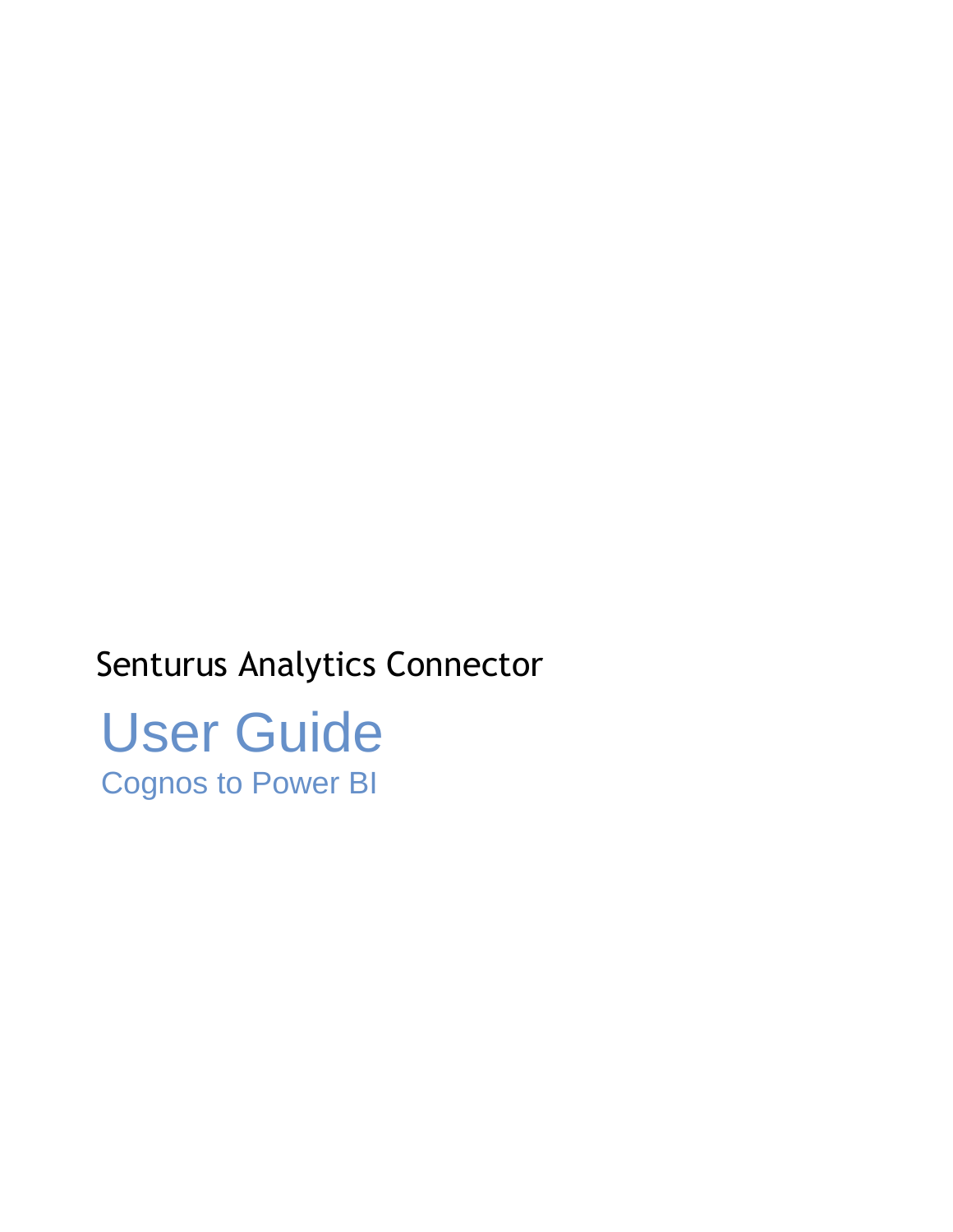## **Contents**

| <b>Overview</b>                                  | 3                        |
|--------------------------------------------------|--------------------------|
| <b>Connecting to Analytics Connector Server</b>  | 4                        |
| SQL Server Database Connection vs Data Connector | $\overline{\mathcal{A}}$ |
| Conecting via SQL Server database connector      | 5                        |
| <b>Connect via Data Connector</b>                | 9                        |
| <b>Import vs DirectQuery Mode</b>                | 12                       |
| <b>Differences</b>                               | 12                       |
| <b>Import Tables</b>                             | 14                       |
| <b>Importing Queries</b>                         | 14                       |
| <b>Creating Relationships</b>                    | 17                       |
| <b>Join DirectQuery Tables</b>                   | 17                       |
| Join Import Tables                               | 19                       |
| Join DirectQuery and Import Tables               | 19                       |
| Join Tables without Key Columns                  | 20                       |
| <b>Cognos Parameterized Tables and Reports</b>   | 21                       |
| <b>Working with Parameterized Tables</b>         | 21                       |
| <b>Working with Reports</b>                      | 25                       |
| <b>Working with Power BI Parameters</b>          | 28                       |
| <b>Function Syntax</b>                           | 30                       |
| <b>Publish to powerbi.com</b>                    | 32                       |
| <b>CONTACT US</b>                                | 38                       |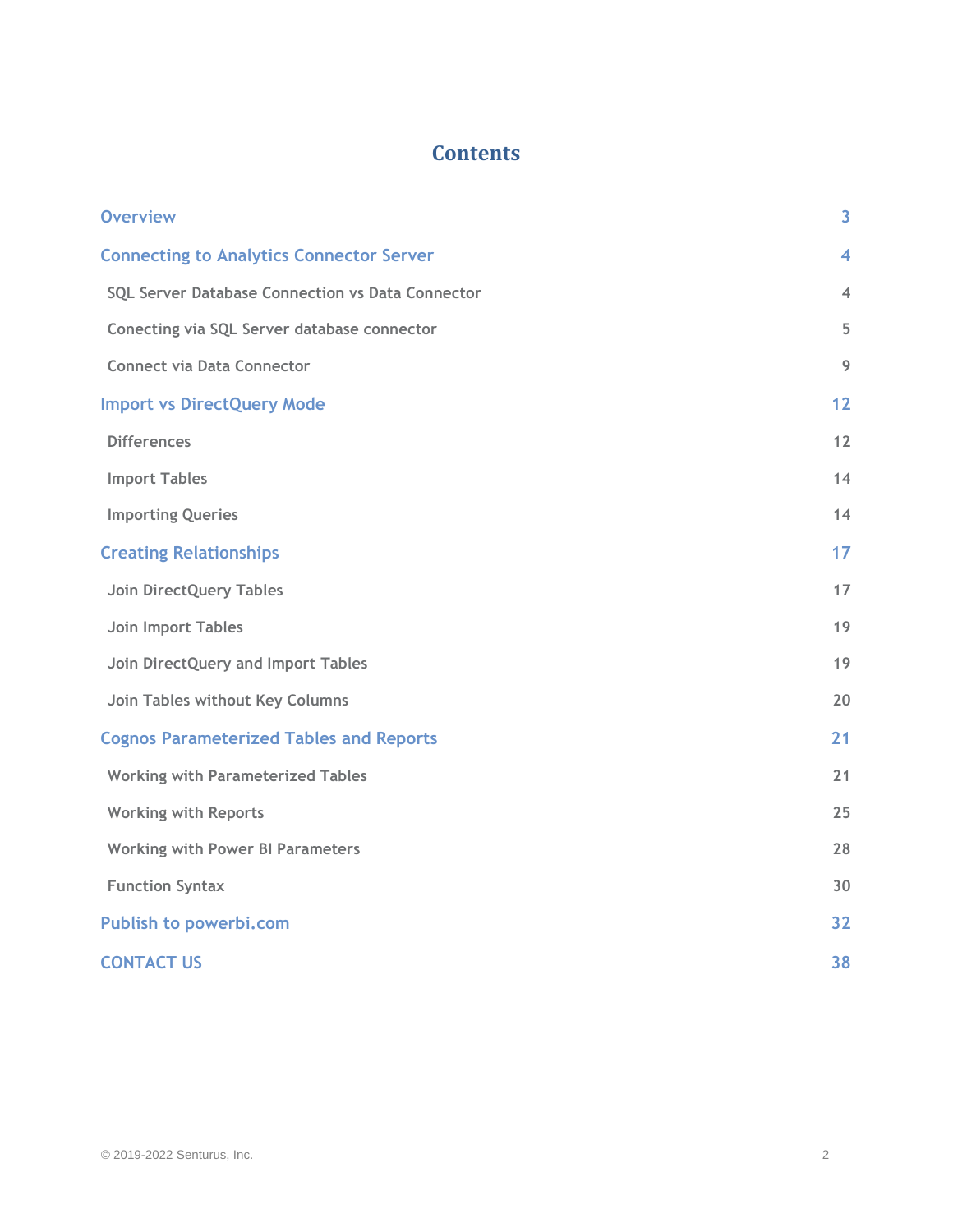## <span id="page-2-0"></span>**Overview**

This user guide describes how the Senturus Analytics Connector is used from Power BI after it has been installed and configured.

Please refer to the *Senturus Analytics Connector Installation and Configuration Guide* for instructions on installing and configuring the Analytics Connector.

The Analytics Connector is designed for Power BI and has been tested against different versions, including both Power BI Desktop and Power BI Gateway on Windows starting with the August 2018 release. For optimal stability and performance, it is recommended that you keep your Power BI software fully updated.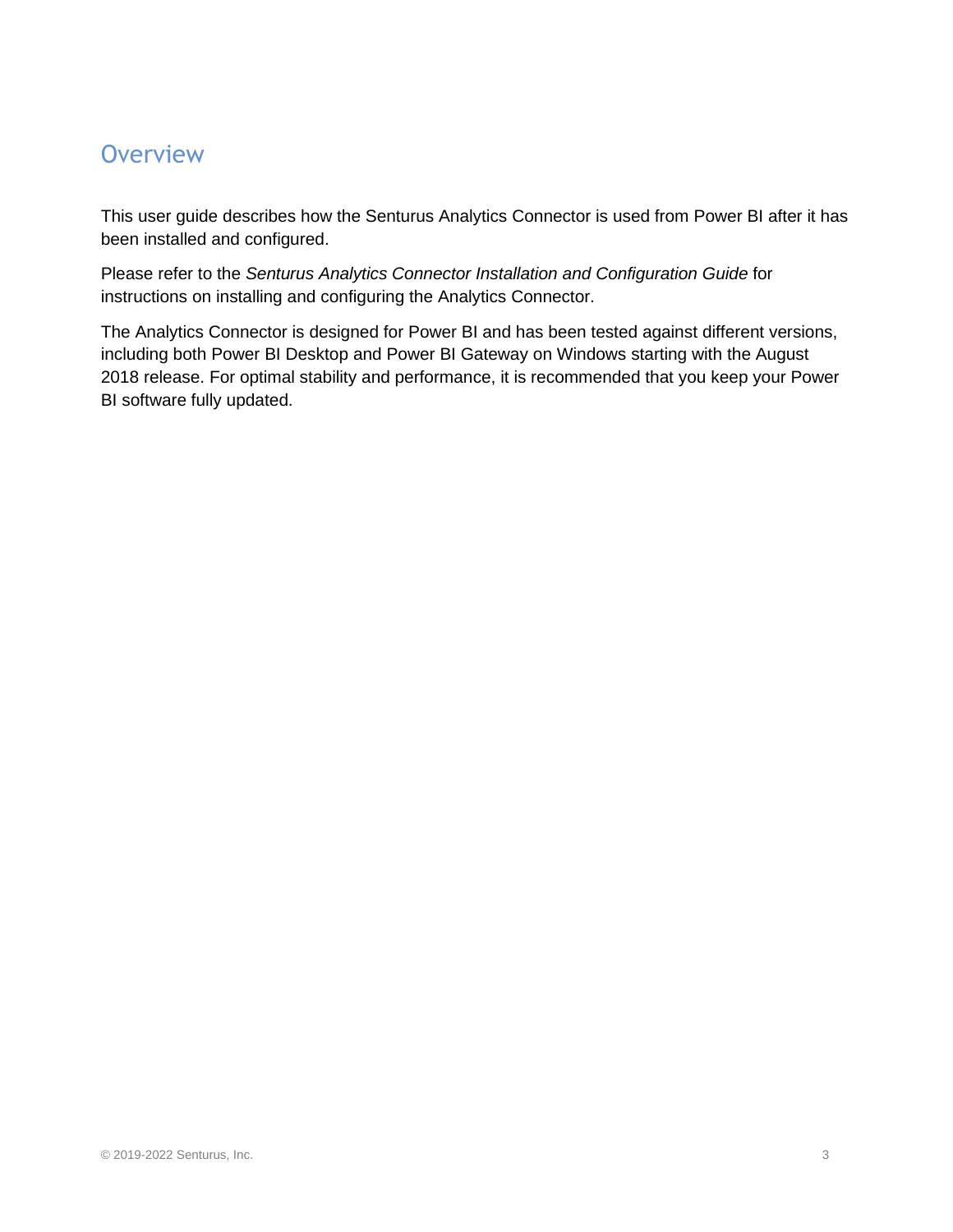## <span id="page-3-0"></span>Connecting to Analytics Connector Server

You don't connect to Cognos directly from Power BI Desktop or Power BI Gateway. Instead you connect to Analytics Connector server and Analytics Connector server connects to Cognos dispatcher on your behalf. For more information, please refer to "*Senturus Analytics Connector Installation Guide*", section Architecture Overview.

As mentioned before, you can connect to Analytics Connector Server using either Power BI built-in SQL Server database connector, or Senturus custom Data Connector.

## <span id="page-3-1"></span>SQL Server Database Connection vs Data Connector

Starting from version 5.0, you can connect from Power BI Desktop and Power BI Gateway to Analytics Connector via SQL Server database connection.

If you migrated from version 4.x, you may still use our custom Data Connector to connect, all your old reports and data sources will continue working. And you can still use our custom Data Connector in new reports if you wish.

Comparing to custom Data Connector, using SQL Server database connection gives you following advantages:

- 1. No need to install Analytics Connector ODBC client<sup>1</sup>.
- 2. No need to copy custom Data Connector (.mez files).
- 3. Use Windows authentication from Power BI Desktop to Analytics Connector server to Cognos.<sup>2</sup>
- 4. More Power BI functions are supported, e.g. [query cancellation.](https://powerbi.microsoft.com/en-us/blog/tag/query-cancellation/)

Our custom Data Connector wraps Analytics Connector ODBC client and enables DirectQuery capabilities.

To use custom Data Connector, follow steps below:

<sup>1</sup> You still need to install SQL Server Native Client 11 or above on your client computer.

<sup>2</sup> Both Power BI Desktop and Cognos server must be secured by the same Active Directory service.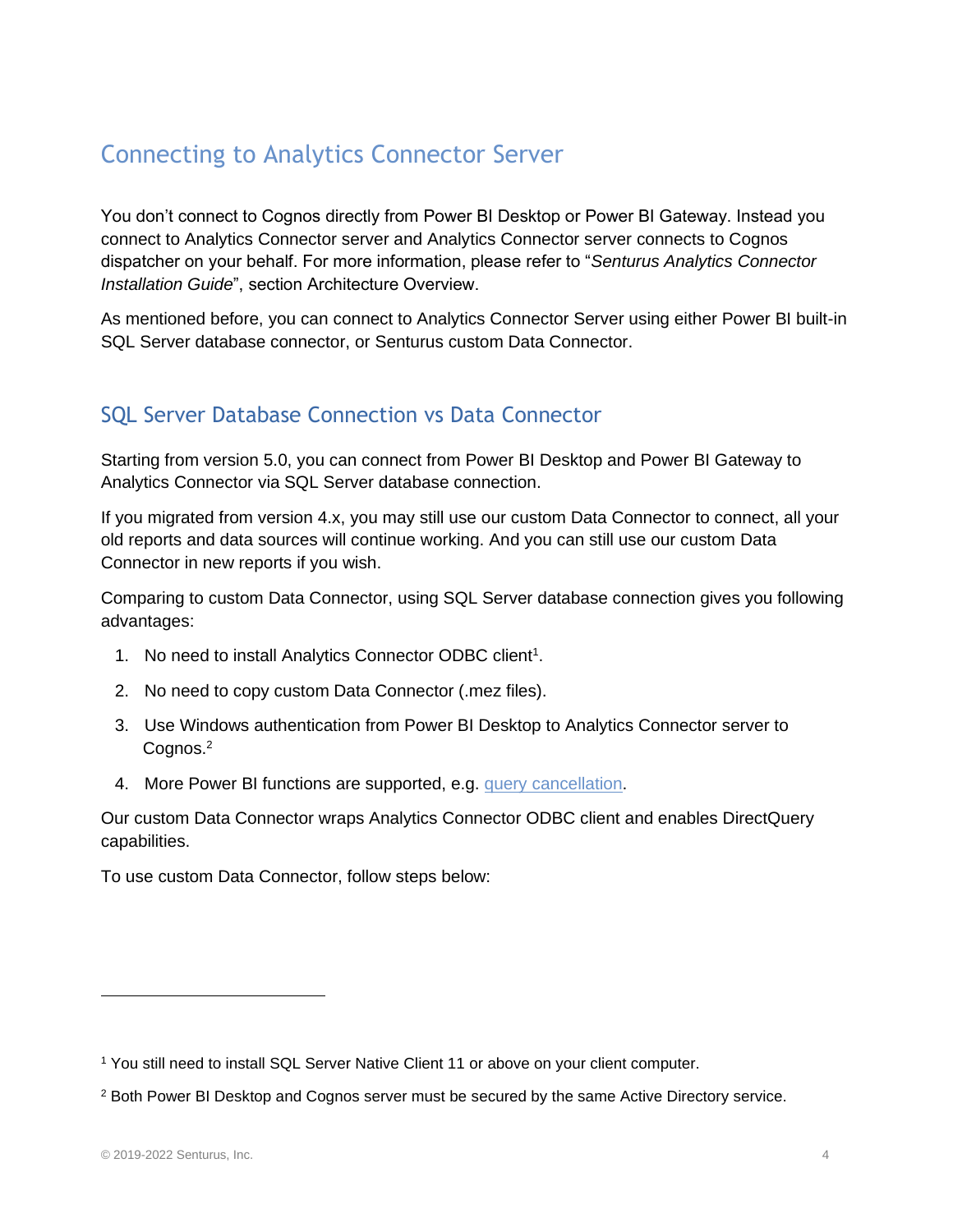- 1. Install Senturus Analytics Connector ODBC client. The latest ODBC client can be found at [Senturus Analytics Connector -](https://www.senturus.net/connector-download/) Customer Resources.<sup>3</sup>
- 2. Copy the Custom Data Connector "SenturusAnalyticsConnector.mez" from Analytics Connector server (under "<install\_root>\Power BI" folder) to you Power BI Desktop computer (under "{User}\Documents\Power BI Desktop\Custom Connectors" folder).

If your Senturus Analytics Connector server administrators made some changes using Senturus Data Source Configuration tool or Service Configuration tool, for example mapped a new database to a Cognos package, or moved Analytics Connector server to a new host, a new "SenturusAnalyticsConnector.mez" file will be generated and you need to copy it again.

3. Start Power BI Desktop, go to Files -> Options and Settings -> Options, select Security on left panel, and under "Data Extensions" option, check "(Not Recommended) Allow any extensions to load without validation or warning." You need to restart Power BI Desktop.

## <span id="page-4-0"></span>Conecting via SQL Server database connector<sup>4</sup>

To begin, open Power BI Desktop and select **Get Data -> SQL Server** from the ribbon. "SQL Server database" dialog pops up.

In **Server** input box, Type in hostname of IP of Analytics Connector server.

In **Database (optional)** input box, type in database name given by your Analytics Connector administrator when he/she mapped a Cognos package or data module to it.

Check **DirectQuery** and (optionally) uncheck "Include relationship columns" and check "**Navigate using full hierarchy**".

Senturus Analytics Connector supports both Import and DirectQuery modes. For the sake of simplicity, we will only use DirectQuery in this section. For more information regarding when and how to use Import vs DirectQuery mode, please refer to the next section.

<sup>&</sup>lt;sup>3</sup> ODBC client is automatically installed when you are installing Senturus Analytics Connector server. So, you don't have to install ODBC client separately on the same computer.

<sup>4</sup> Make sure you have installed SQL Server Native Client 11 or above in order to use SQL database connection. The download can be found here: [https://www.microsoft.com/en](https://www.microsoft.com/en-us/download/details.aspx?id=50402)[us/download/details.aspx?id=50402](https://www.microsoft.com/en-us/download/details.aspx?id=50402)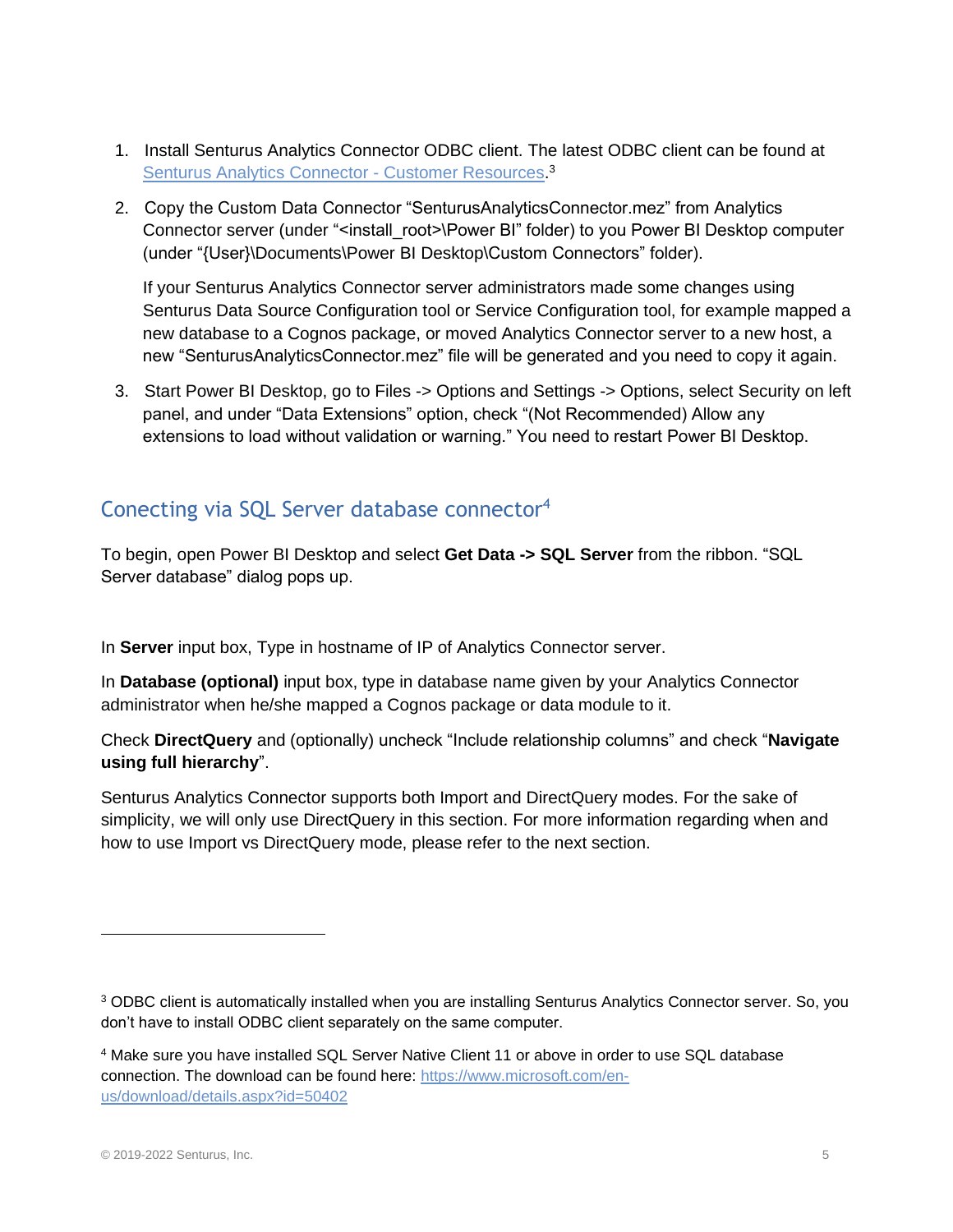#### Then click on **OK** button.

| SQL Server database                         |  |    |        |
|---------------------------------------------|--|----|--------|
|                                             |  |    |        |
| Server (i)                                  |  |    |        |
| win03.example.com                           |  |    |        |
| Database (optional)                         |  |    |        |
| GO Sales (query)                            |  |    |        |
| Data Connectivity mode (i)                  |  |    |        |
| O Import                                    |  |    |        |
| <sup>O</sup> DirectQuery                    |  |    |        |
| ▲ Advanced options                          |  |    |        |
| Command timeout in minutes (optional)       |  |    |        |
|                                             |  |    |        |
| SQL statement (optional, requires database) |  |    |        |
|                                             |  |    |        |
|                                             |  |    |        |
|                                             |  |    |        |
|                                             |  |    |        |
|                                             |  |    |        |
| $\Box$ Include relationship columns         |  |    |        |
| V Navigate using full hierarchy             |  |    |        |
| Enable SQL Server Failover support          |  |    |        |
|                                             |  |    |        |
|                                             |  | OK | Cancel |
|                                             |  |    |        |

You can use either **Windows** authentication<sup>5</sup> or **Database** authentication (by providing your Cognos login user name and password).

|                   | SQL Server database                                                                                                              | $\times$ |
|-------------------|----------------------------------------------------------------------------------------------------------------------------------|----------|
| <b>Windows</b>    | i win03.example.com;GO Sales (query)                                                                                             |          |
| Database          | User name<br>cognos                                                                                                              |          |
| Microsoft account | Password<br><br>Select which level to apply these settings to<br>win03.example.com;GO Sales (query)<br>Connect<br>Back<br>Cancel |          |

**NOTE:** Power BI desktop will securely store these credentials and skip this dialog if you have entered before.

<sup>5</sup> You can only use Windows authentication when your Administrators have successfully configured Windows Authentication support on Senturus Analytics Connector server.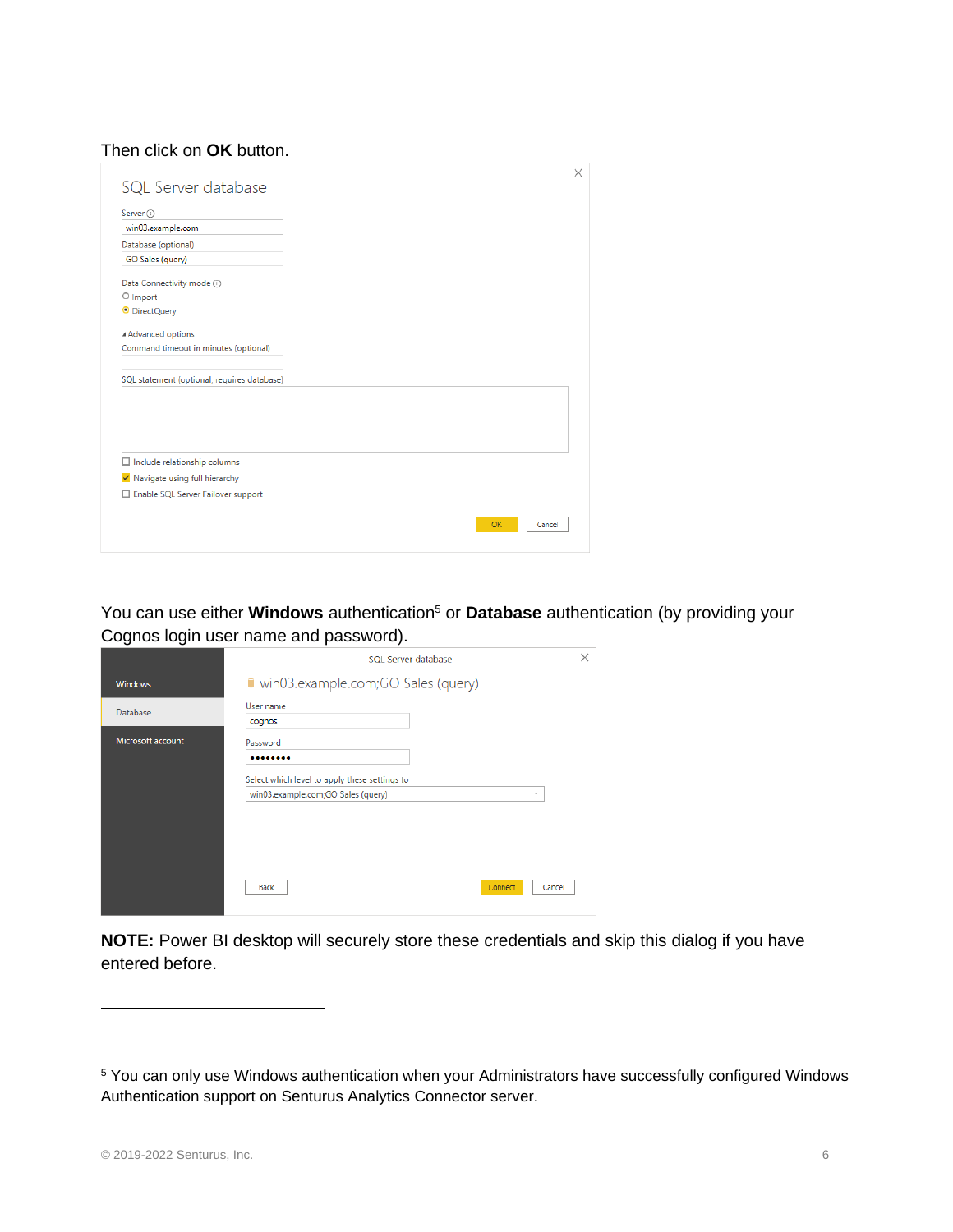To manage or delete the stored authentication information, go to **File** → **Options and settings** → **Data source settings**.

You may see a warning popup if SSL is not enabled on Analytics Connector server. Click **OK** to dismiss this message.



If your database is mapped from Cognos package, you will see following objects in Navifator panel:

- 1. Each namespace is mapped to a schema. Plus some system schemas as you will see when connecting to a real SQL server database.
- 2. Each query subject is mapped to a table.
- 3. Each query item will be mapped to a column. Plus a dummy column AAA\_LINK in each mapped table. See [Creating Relationships](#page-16-0) regarding more informaton.
- 4. If you have standalone calculations under a namespace, each calculation is mapped to a column under a special table **AAA\_CALCULATIONS** (table name is configurable in Data Source Configuration tool). You can use this special table same as other query subject mapped tables.
- 5. If you configured schema to report folder mappings, each report will be mapped to a table under a schema. However, you cannot use report mapped tables as regular tables, please refer to [Working with Reports](#page-24-0) for more information.

If your database is mapped from Cognos data module, you will see following objects in Navifator panel:

- 1. Only one schema with the same name as your data module. Plus some system schemas as you will see when connecting to a real SQL server database.
- 2. Each table in data module is mapped to a SQL Server database table.
- 3. If you configured schema to report folder mappings, each report will be mapped to a table under a schema. However, you cannot use report mapped tables as regular tables, please refer to Working with Reports for more information.

Select only tables you need to pull columns from and click on **Load** button.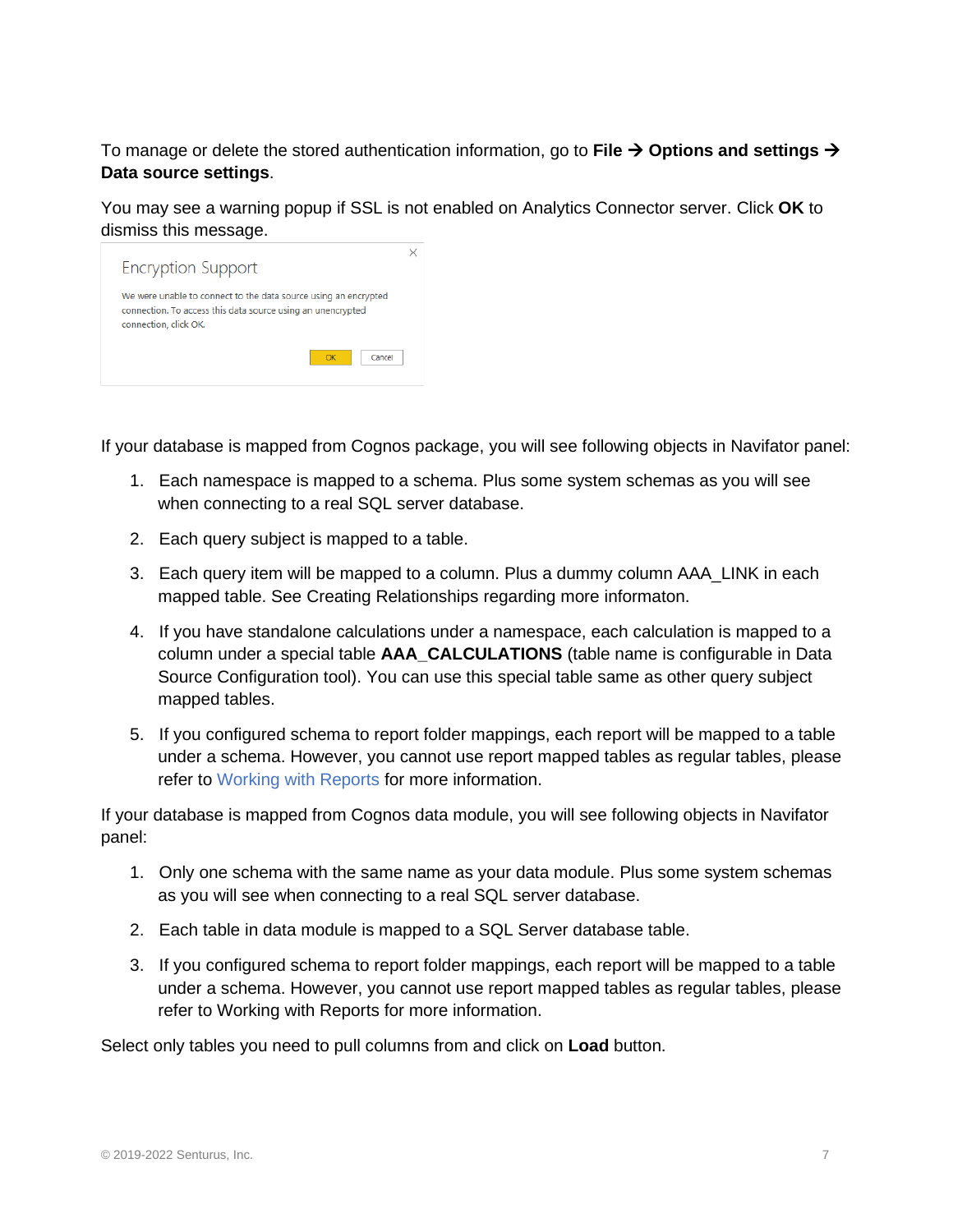Hint, you don't have to wait table preview to be loaded before clicking on Load button, and you can uncheck **Display Options -> Enable data previews** option to skip previews.

|                                       | م  | Products        |                          |                                                 | à                |
|---------------------------------------|----|-----------------|--------------------------|-------------------------------------------------|------------------|
| Display Options *                     | r. | <b>AAA LINK</b> | <b>Product line code</b> | <b>Product line</b>                             | Product type cod |
| Only selected items<br><b>Return</b>  |    | 1               |                          | 994 Outdoor Protection                          |                  |
| Enable data previews<br>root          | ∧  | 2               |                          | 991 Camping Equipment                           |                  |
| Sales (query) [15]                    |    | з               |                          | 993 Personal Accessories                        |                  |
| $\sqrt{5}$ Branch                     |    | 4               |                          | 993 Personal Accessories                        |                  |
|                                       |    | 5               |                          | 993 Personal Accessories                        |                  |
| $\Box$ $\Box$ CALCULATIONS            |    | 6               |                          | 993 Personal Accessories                        |                  |
| 口后<br>Order                           |    | 7               |                          | 993 Personal Accessories                        |                  |
| 口后<br>Order method                    |    | 8<br>9          |                          | 994 Outdoor Protection<br>991 Camping Equipment |                  |
| <b>Parameterized Products</b><br>口后   |    | 10              |                          | 991 Camping Equipment                           |                  |
| <b>Parameterized Products 2</b><br>口后 |    | 11              |                          | 994 Outdoor Protection                          |                  |
| ▿╒<br>Products                        |    | 12              |                          | 994 Outdoor Protection                          |                  |
| оē<br>Retailer type                   |    | 13              |                          | 994 Outdoor Protection                          |                  |
| $\Box \Box$ Retailers                 |    | 14              |                          | 994 Outdoor Protection                          |                  |
| $\sqrt{5}$ Sales                      |    | 15              |                          | 994 Outdoor Protection                          |                  |
|                                       |    | 16              |                          | 991 Camping Equipment                           |                  |
| ПĒ<br>Sales staff                     |    | 17              |                          | 991 Camping Equipment                           |                  |
| $\sqrt{ }$ Time                       |    | 18              |                          | 991 Camping Equipment                           |                  |
| $\Box \Box$ Time (close date)         |    | 19              |                          | 991 Camping Equipment                           |                  |
| $\Box \Box$ Time (ship date)          |    | 20              |                          | 995 Golf Equipment                              |                  |
| 口后 User                               |    | 21              |                          | 994 Outdoor Protection                          |                  |
| Sales target (query)                  |    | 22<br>23        |                          | 995 Golf Equipment<br>993 Personal Accessories  |                  |
| sys                                   |    |                 |                          |                                                 | $\mathbf{v}$     |

Power BI will then inspect the selected tables and load them into report.



After loading tables into Power BI, you need to create relationships among tables before building report pages. Please refer to [Creating Relationships](#page-16-0) for more information.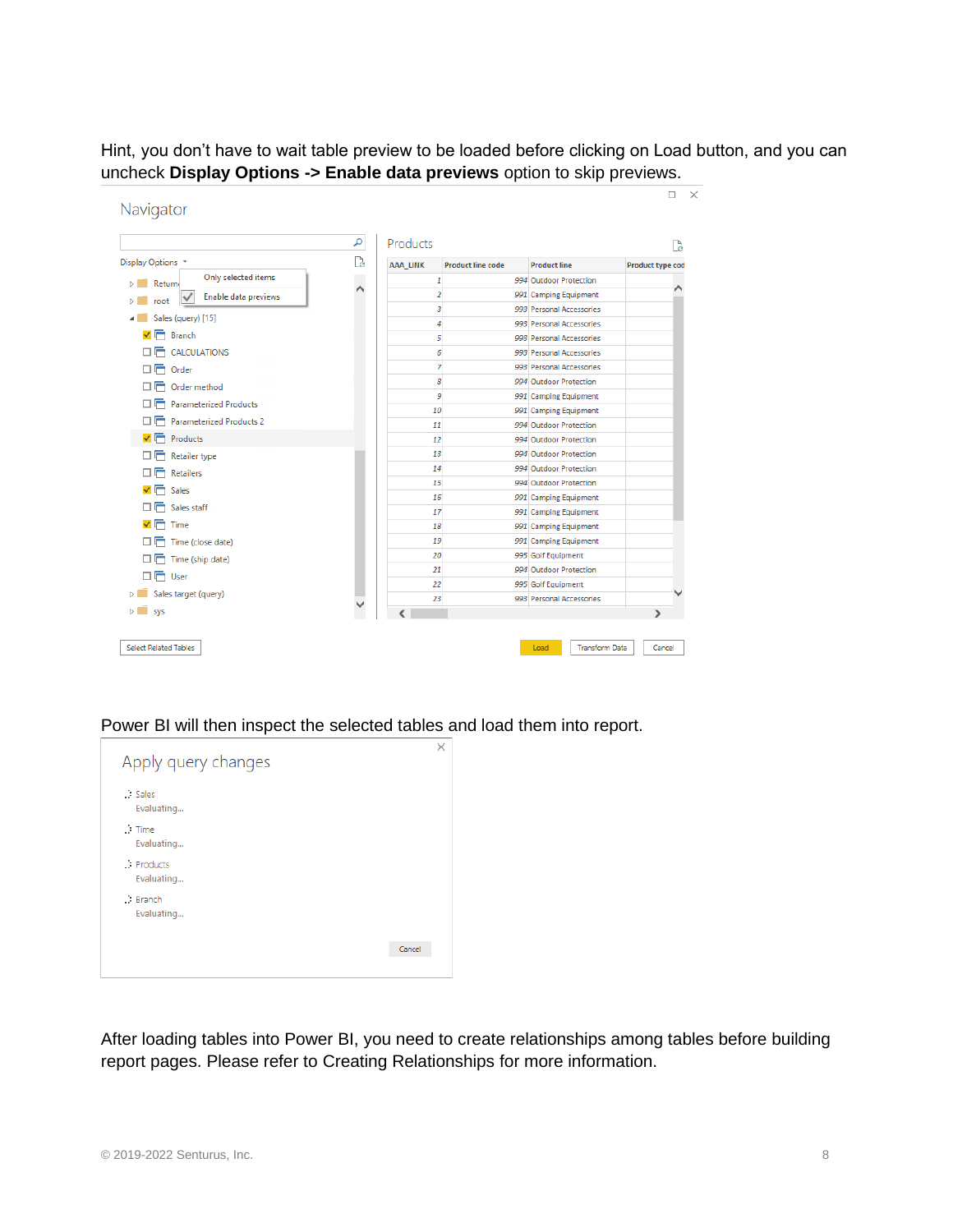## <span id="page-8-0"></span>Connect via Data Connector

Before using this connector, make sure you followed instructions in sub section **Error! Reference s ource not found.** first.

To begin, open Power BI Desktop and select **Get Data**.

Find the Senturus Analytics Connector in the list.

#### Click **Connect**.

| <b>Get Data</b>             |                              | $\times$ |
|-----------------------------|------------------------------|----------|
| $\times$<br>Senturus        | All                          |          |
| All                         | Senturus Analytics Connector |          |
| Other                       |                              |          |
| <b>Certified Connectors</b> | Connect<br>Cancel            |          |
|                             |                              |          |

Power BI will display a dialog where you can select the Server, Port, Database, and Data Connectivity modes.

The Server, Port and Database lists are pulled from the configuration information in the DataSourceConfig.xml file under the server's Analytics Connector installation folder.

For the **Data Connectivity** mode, select *DirectQuery*.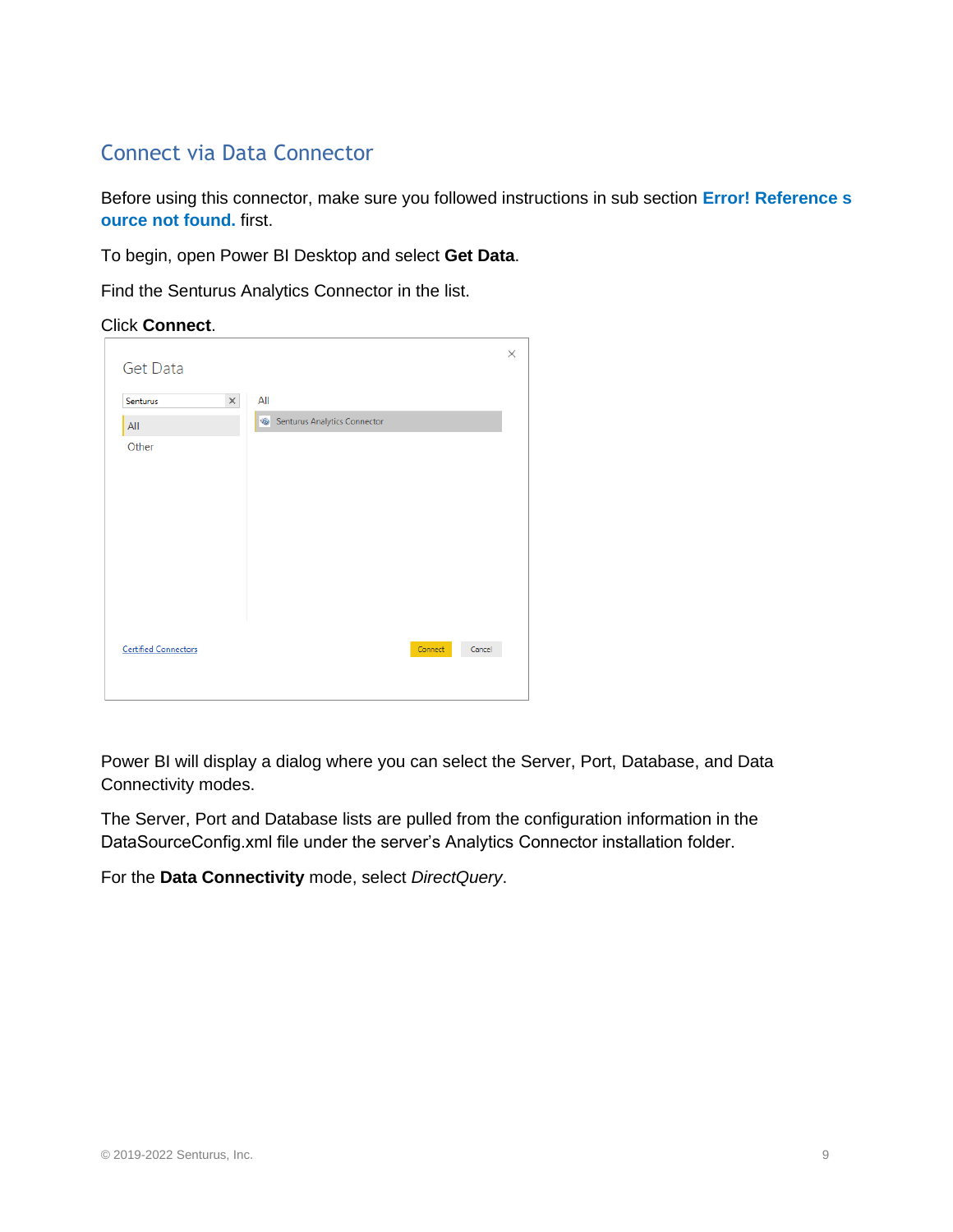#### Click **OK**.

| Senturus Analytics Connector |    |        |
|------------------------------|----|--------|
| Server                       |    |        |
| $\;$                         |    |        |
| Port                         |    |        |
| $\overline{\phantom{a}}$     |    |        |
| <b>Database</b>              |    |        |
| ٠                            |    |        |
| Data Connectivity mode (i)   |    |        |
| O Import                     |    |        |
| <b>O</b> DirectQuery         |    |        |
|                              |    |        |
|                              | OK | Cancel |
|                              |    |        |

An authentication dialog will appear. Type in your Cognos credentials, then click **Connect**.

|              | Senturus Analytics Connector     |  |
|--------------|----------------------------------|--|
| <b>Basic</b> | ♦ Senturus Analytics Connector   |  |
|              | User name                        |  |
|              | Password                         |  |
|              | Connect<br><b>Back</b><br>Cancel |  |

**NOTE:** Power BI desktop will securely store these credentials and skip this dialog if you select the same Server and Database in a future connection.

To manage or delete the stored authentication information, go to **File** → **Options and settings** → **Data source settings**.

Once connected to the Senturus Analytics Connector data source, the **Navigator** window will display.

Select the tables you wish to include.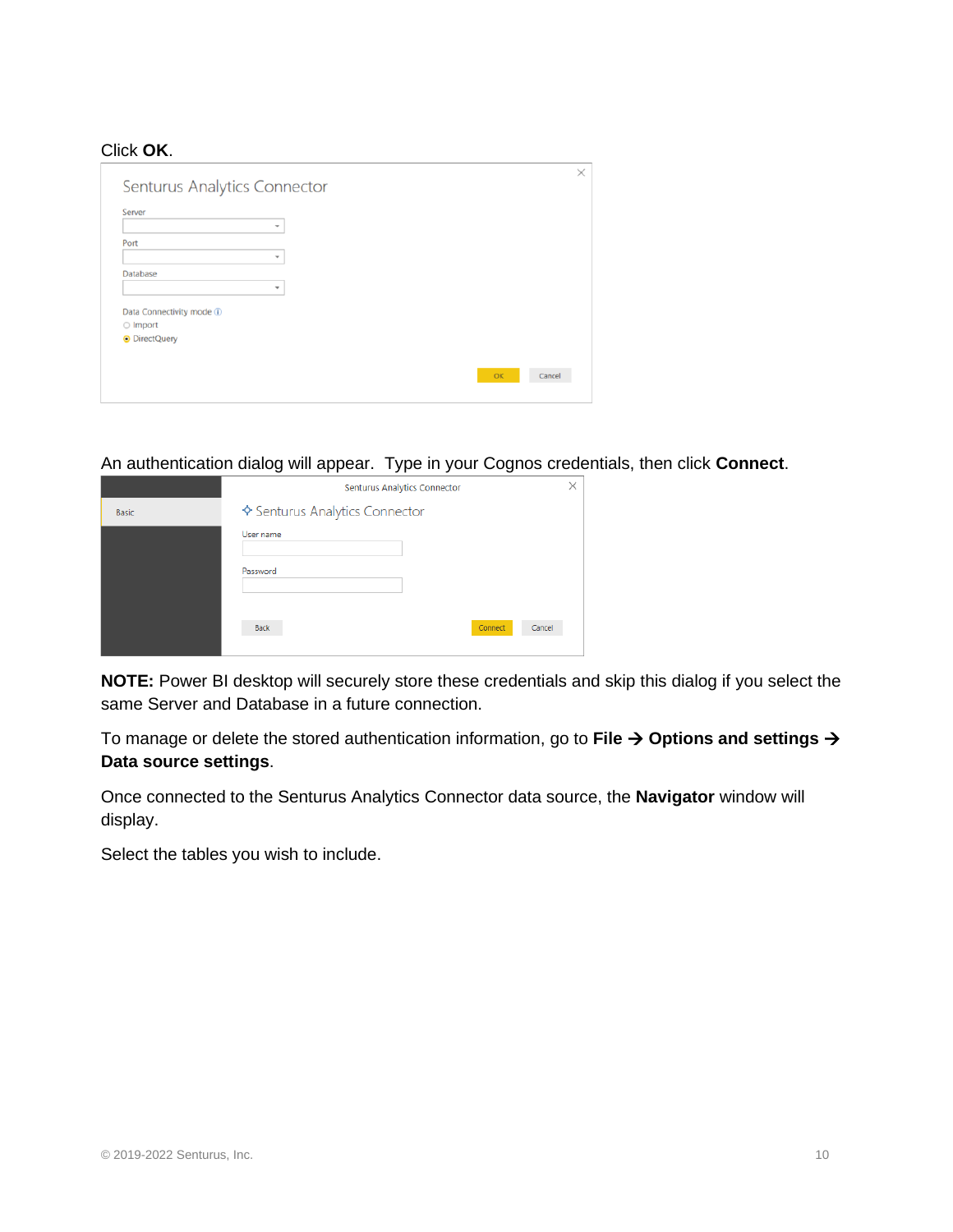#### Click **Load**.

|                                                         | م | <b>Branch</b>                                   |                  |                                                         | r                               |
|---------------------------------------------------------|---|-------------------------------------------------|------------------|---------------------------------------------------------|---------------------------------|
| Display Options *                                       | B | Preview downloaded on Thursday, October 4, 2018 |                  |                                                         |                                 |
| Cognos_Senturus: GO Sales (query) [1]<br>$\overline{a}$ |   | LINK COLUMN                                     | <b>Address 1</b> | <b>Address 1 (multis</b>                                |                                 |
| GO Sales (query) [11]<br>4                              | ∧ | 1                                               |                  | 6 75, rue du Faubourg St-Honoré                         | 75, rue du Fau                  |
| <b>Connector Reports</b>                                |   | $\overline{2}$                                  |                  | 7 Piazza Duomo, 1                                       | Piazza Duomo                    |
|                                                         |   | 3                                               |                  | 9 Singelgravenplein 4                                   | Singelgravenp                   |
| <b>Filters and calculations</b>                         |   | 4                                               |                  | 13 Schwabentor 35                                       | Schwabentor                     |
| Inventory (query)                                       |   | 5                                               |                  | 14 Leopoldstraße 36                                     | Leopoldstraße                   |
| ns1                                                     |   | 6                                               |                  | 15 Isafjordsgatan 30 C                                  | Isafjordsgatan                  |
| ns <sub>2</sub>                                         |   | 7                                               |                  | 17 7800, 756 - 6th Avenue, S.W.                         | 7800, 756 - 6tl                 |
| Product forecast (query)                                |   | 8                                               |                  | 18 789 Yonge Street                                     | 789 Yonge Stri                  |
| Returned items (query)                                  |   | 9                                               |                  | 19 1288 Dorchester Avenue                               | 1288 Dorchest                   |
|                                                         |   | 10                                              |                  | 20 299 Yale Avenue                                      | 299 Yale Aven                   |
| root                                                    |   | 11                                              |                  | 21 1288 South Barrington Ave.                           | 1288 South Ba                   |
| Sales (query) [14]                                      |   | 12                                              |                  | 22 10032 NW 186th                                       | 10032 NW 186                    |
| <b>EE AAA CALCULATIONS</b>                              |   | 13                                              |                  | 23 6c, rue de l'Église                                  | 6c, rue de l'Égl                |
| <b>FREE</b><br><b>Branch</b><br>$\checkmark$            |   | 14                                              |                  | 24 Prol. Paseo de la Reforma No. 51                     | Prol. Paseo de                  |
| Order<br>m                                              |   | 15                                              |                  | 25 202-2-3 Hyakunincho                                  | 202-2-3百人田                      |
| Order method<br>Ħ                                       |   | 16<br>17                                        |                  | 26 543-225 Asahi                                        | 543-225 旭                       |
|                                                         |   | 18                                              |                  | 28 2315 Queen's Ave<br>29 Plaza de la Constitución, s/n | 2315 Queen's<br>Plaza de la Cor |
| <b>Parameterized Products</b><br>m                      |   | 19                                              |                  | 30 Avenida Paulista, 333                                | <b>Avenida Paulis</b>           |
| <b>Parameterized Products 2</b><br>⊞                    |   | 20                                              |                  | 31 Kauppakatu 33                                        | Kauppakatu 3:                   |
| Products<br>$\checkmark$<br>m                           |   | 21                                              |                  | 32 234-12, Kongdeok-Dong                                | 공덕동 234-12                      |
| Retailer type<br>m                                      |   | 22                                              |                  | 33 10 Claymore Hill                                     | 克莱莫山 10                         |
| <b>Retailers</b><br>m                                   |   |                                                 |                  |                                                         | $\rightarrow$                   |

### Power BI will then inspect the selected tables for column information.

| Apply query changes              |        |
|----------------------------------|--------|
| $\therefore$ Sales<br>Evaluating |        |
| $\therefore$ Time<br>Evaluating  |        |
| Products<br>Evaluating           |        |
| . Branch<br>Evaluating           |        |
|                                  | Cancel |

When complete, navigate to the Relationships view and creaste relationships among tables.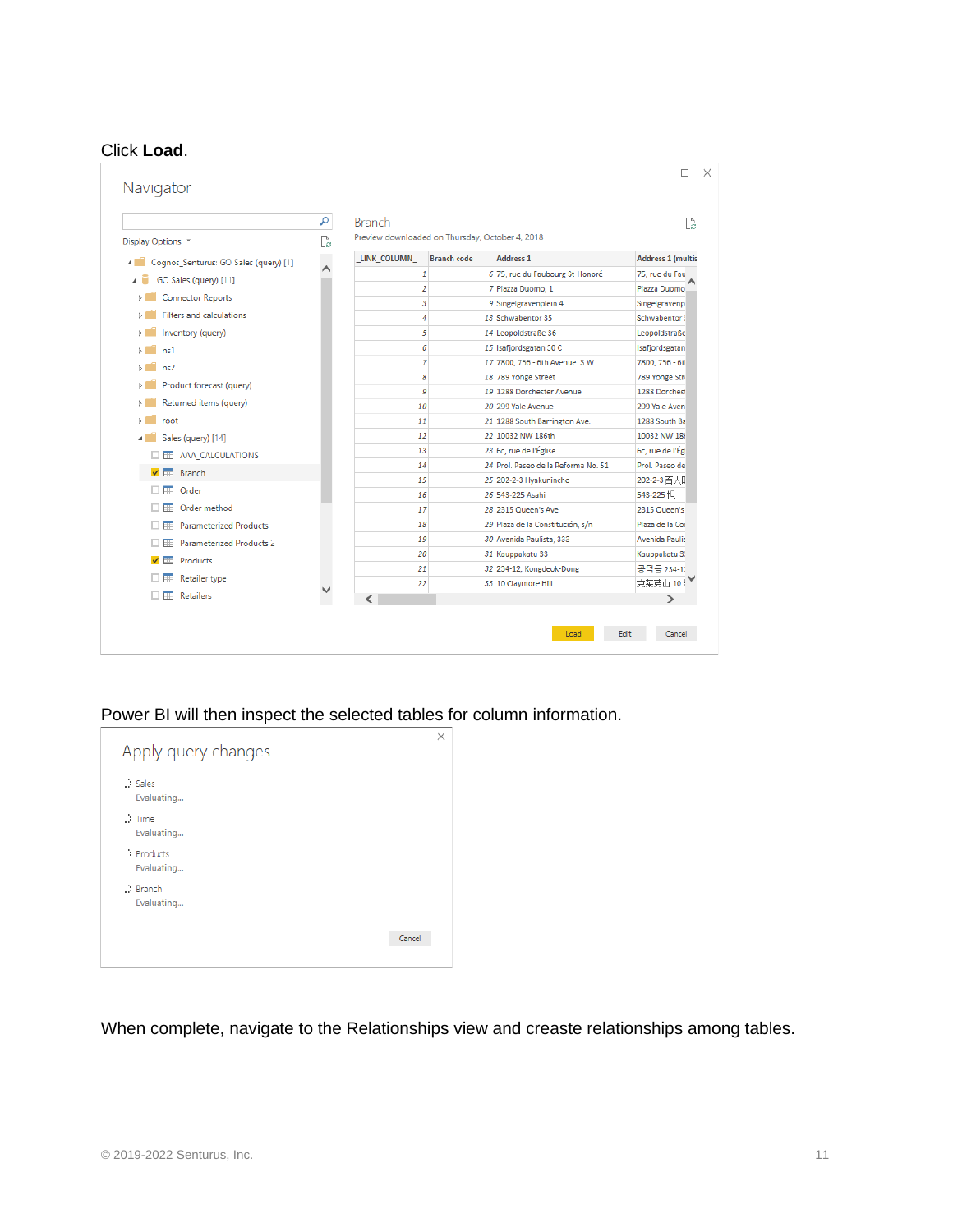## <span id="page-11-0"></span>Import vs DirectQuery Mode

## <span id="page-11-1"></span>**Differences**

Senturus Analytics Connector supports both Import and DirectQuery modes. The bottom line is, Senturus Analytics Connector sever has no clue if a query is sent for Import or DirectQuery.

### Basic Difference

The basic difference between Import and DirectQuery mode is, Import mode extracts the data from your database and pulls it into the Power BI report, while DirectQuery leaves the data in your database and sends queries (usually grouped and aggregated) to pull the information as needed.

Other things to note. Import gives you the full suite of transformation and data manipulation in the Desktop, but there is a 1 GB limit to the report if you plan on publishing to the PBI Service. DirectQuery leaves the data in your database, so the data will always be live/up-to-date and there is no need to refresh.

### **Performance**

Import is usually faster than DirectQuery, and it reduces your database workload because everythig is already imported into Power BI report. But this is not always true, depending on your live database performance and the size/structure of imported data.

#### Security

When you use DirectQuery, Senturus Analytics Connector server logs into Cognos on behalf of you, so all Cognos securities will be enforced, for example package/report access security, and row level security built-in your Cognos model and reports.

When you use Import mode, Cognos securities will be applied only when you import the data. Once data is imported into Power BI, they are disconnected from Analytics Connector/Cognos, so all data will be open to anyone has access to this Power BI report ultil you set up row-level security in your Power BI report.

### Relationship Setup

Whether do your Cognos models (FM packages, data modules, cubes) expose primary and foreign keys also affects your options of which one to use. If there are no join columns between tables. (derived Cognos query subjets, hierarchies, etc.), then you cannot join imported tables in Power BI.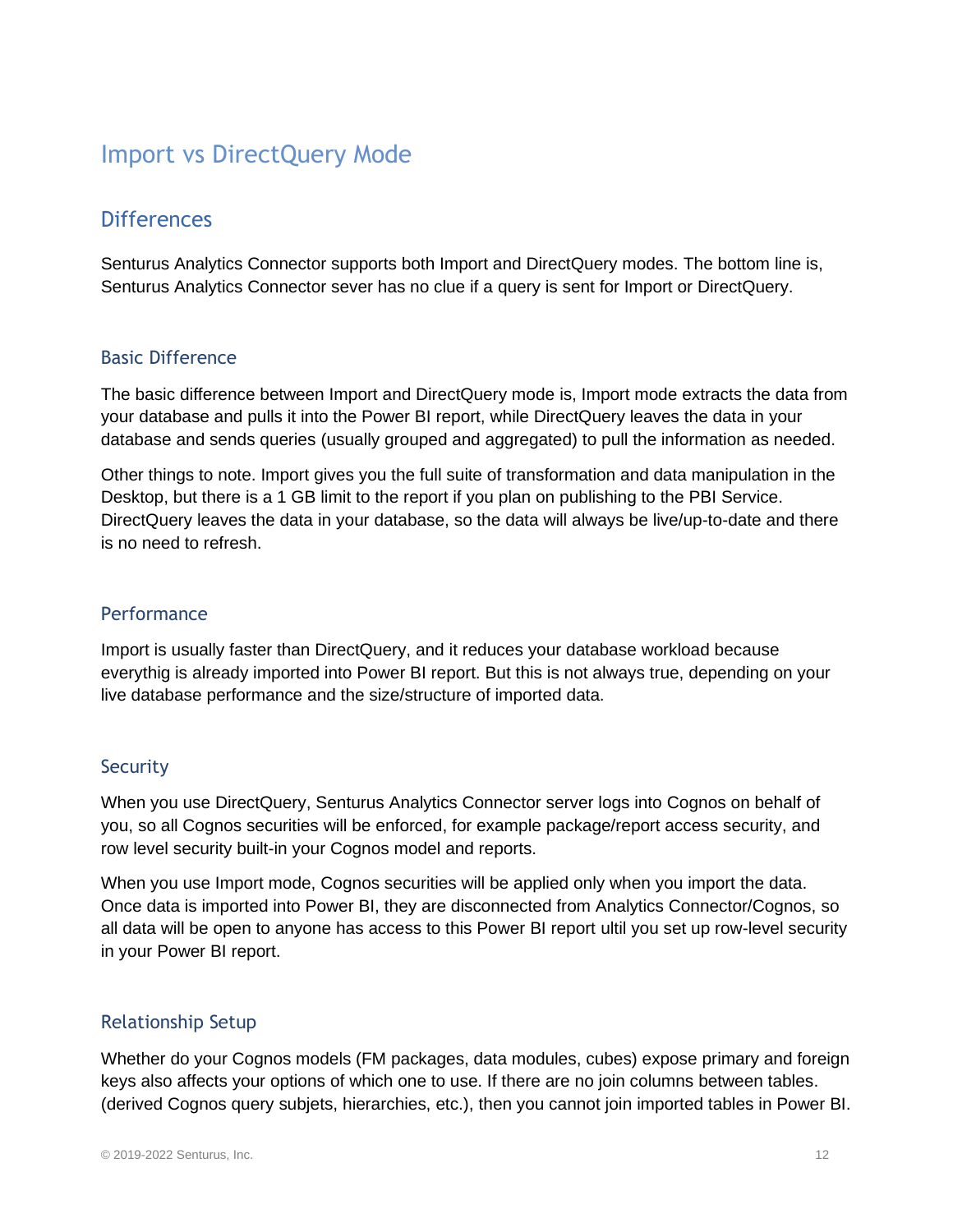We will dicuss this in detail later. There is some workaround though, please refer to [Join Tables](#page-19-0) without [Key Columns](#page-19-0) for more information.

### **Other**

The last difference is, Import mode is only available when you are using SQL Server database connector<sup>6</sup>.

#### Composite Mode

Starging from December 2020 release, Power BI supports composite models, which means you can mix DirecQuery and Import tables/quries in one report. But still, you need to make sure PK/FK are available when joining from/to a imported table/queries, otherwise they have to be a DirectQuery tables.

<sup>6</sup> You can setup an ODBC DSN using SQL Server native client 11.0+ or Senturus Analytics Connector ODBC client, then import tables/queries using Power BI ODBC connector. This is how it works in previous release before V5. This will still work, but we recommend you use SQL Server Database connector in Import mode for all new reports.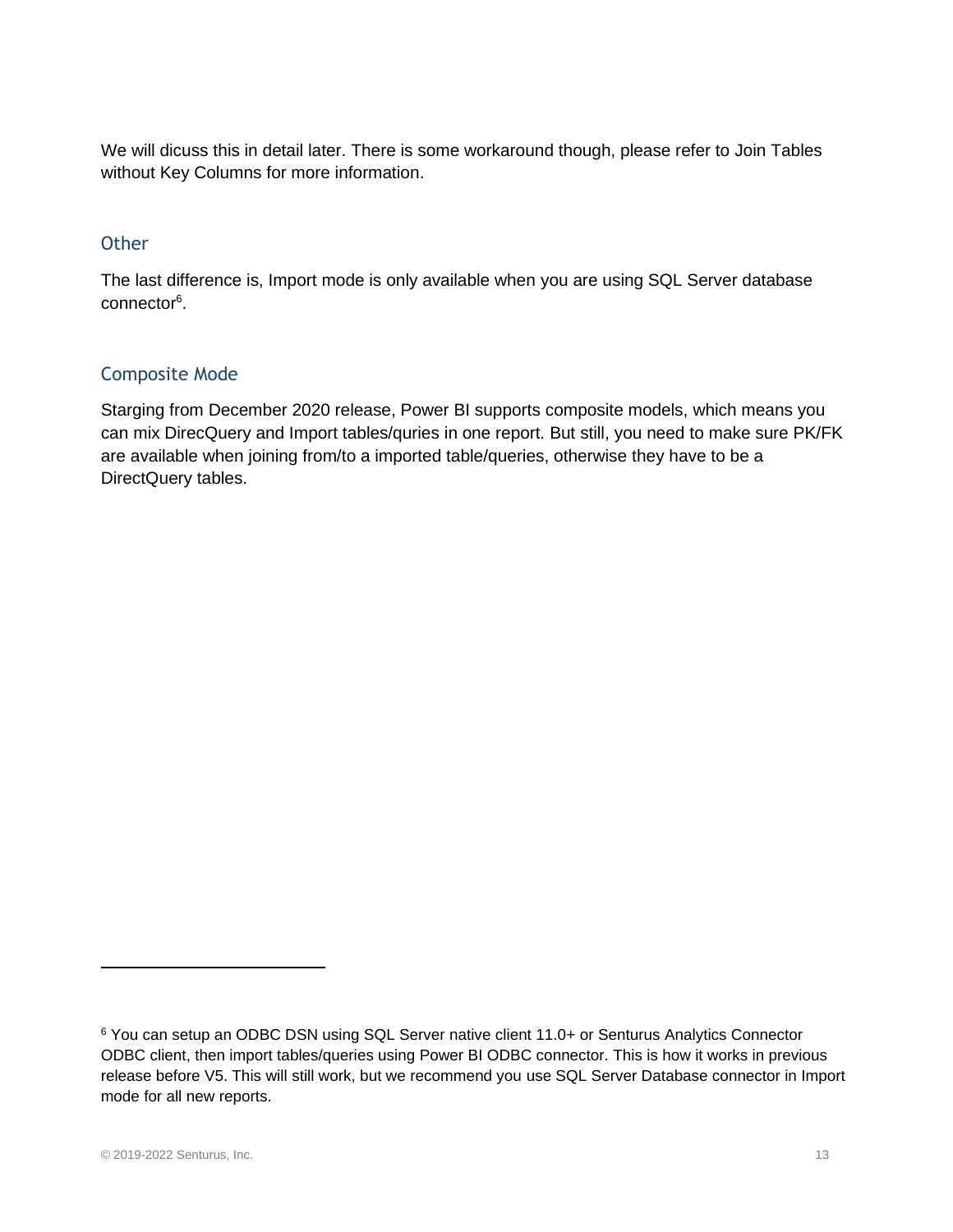## <span id="page-13-0"></span>Import Tables

We already showed you how to connect tables via DirectQuery mode in the previous section. Importing tables follows the exact same steps, except you need to check "**Import**" option.

| Server (i)<br>localhost<br>Database (optional)<br>Data Connectivity mode (i)<br>$\bullet$ Import<br>O DirectQuery<br>▲ Advanced options<br>Command timeout in minutes (optional)<br>SQL statement (optional, requires database)<br>$\Box$ Include relationship columns<br>V Navigate using full hierarchy<br>Enable SQL Server Failover support<br>OK<br>Cancel |                            |  |  |  |
|-----------------------------------------------------------------------------------------------------------------------------------------------------------------------------------------------------------------------------------------------------------------------------------------------------------------------------------------------------------------|----------------------------|--|--|--|
|                                                                                                                                                                                                                                                                                                                                                                 | <b>SQL Server database</b> |  |  |  |
|                                                                                                                                                                                                                                                                                                                                                                 |                            |  |  |  |
|                                                                                                                                                                                                                                                                                                                                                                 |                            |  |  |  |
|                                                                                                                                                                                                                                                                                                                                                                 |                            |  |  |  |
|                                                                                                                                                                                                                                                                                                                                                                 |                            |  |  |  |
|                                                                                                                                                                                                                                                                                                                                                                 |                            |  |  |  |
|                                                                                                                                                                                                                                                                                                                                                                 |                            |  |  |  |
|                                                                                                                                                                                                                                                                                                                                                                 |                            |  |  |  |
|                                                                                                                                                                                                                                                                                                                                                                 |                            |  |  |  |
|                                                                                                                                                                                                                                                                                                                                                                 |                            |  |  |  |
|                                                                                                                                                                                                                                                                                                                                                                 |                            |  |  |  |
|                                                                                                                                                                                                                                                                                                                                                                 |                            |  |  |  |
|                                                                                                                                                                                                                                                                                                                                                                 |                            |  |  |  |
|                                                                                                                                                                                                                                                                                                                                                                 |                            |  |  |  |
|                                                                                                                                                                                                                                                                                                                                                                 |                            |  |  |  |
|                                                                                                                                                                                                                                                                                                                                                                 |                            |  |  |  |
|                                                                                                                                                                                                                                                                                                                                                                 |                            |  |  |  |
|                                                                                                                                                                                                                                                                                                                                                                 |                            |  |  |  |
|                                                                                                                                                                                                                                                                                                                                                                 |                            |  |  |  |
|                                                                                                                                                                                                                                                                                                                                                                 |                            |  |  |  |
|                                                                                                                                                                                                                                                                                                                                                                 |                            |  |  |  |

## <span id="page-13-1"></span>Importing Queries

You can also specify a query to import instead of individual tables.

Within "**SQL Server database**" page, type in "**Database**" (it's now mandatory when importing a query), and put a valid select script in "**SQL statement (optional, requires database)**" box. You can use standard SQL select statement here, including fiilter, group, aggregate, functions, even sub queries. We cannot guarantee it will support all select statements, so keep it simple as possible.

The schema, tables and columns are derived from your Cognos model, as you can see during importing tables page. Also, please use AAA\_LINK to join your tables.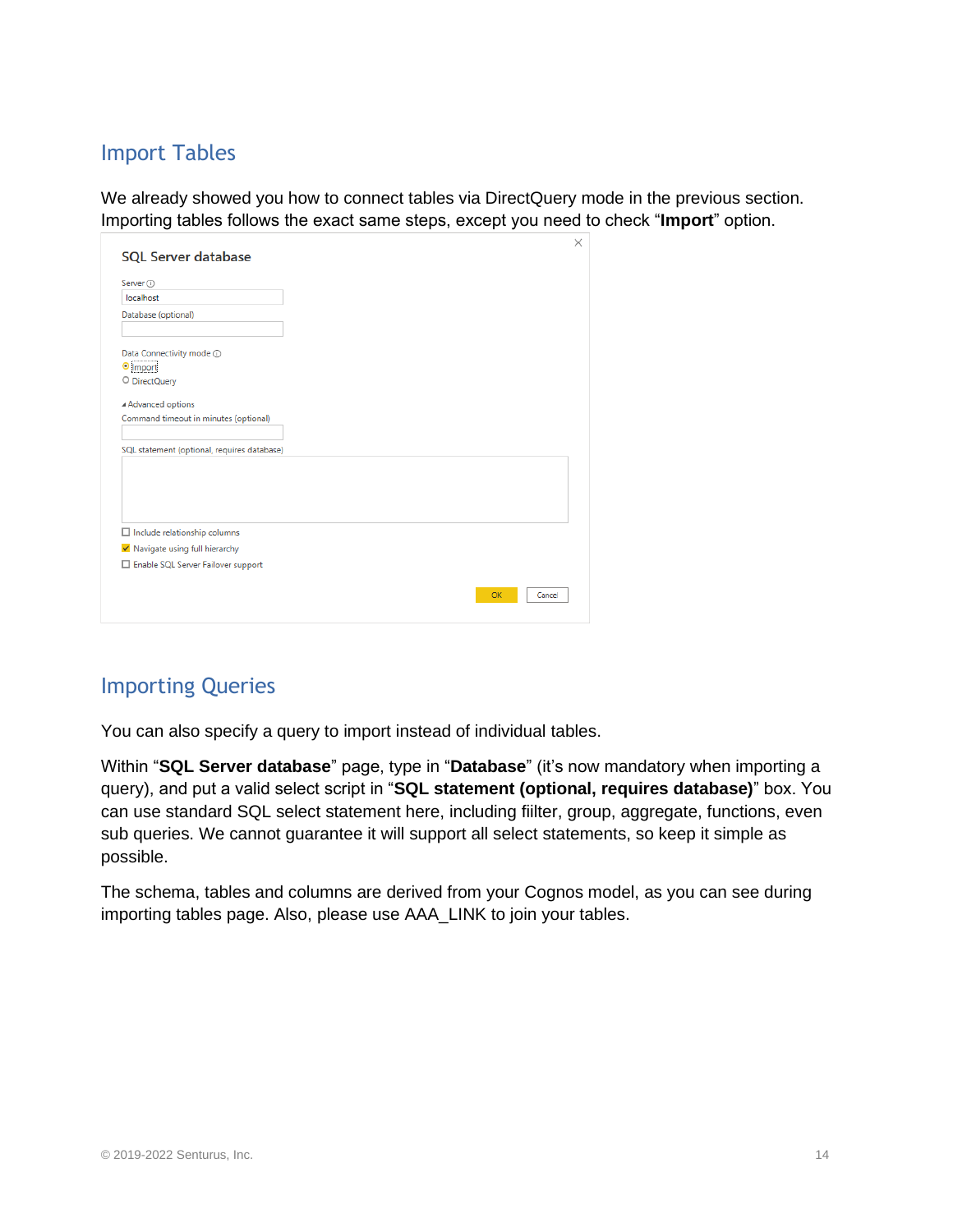| <b>SQL Server database</b>                                                                       | ×                                                                                                                                                                                                                                                             |
|--------------------------------------------------------------------------------------------------|---------------------------------------------------------------------------------------------------------------------------------------------------------------------------------------------------------------------------------------------------------------|
| Server (i)                                                                                       |                                                                                                                                                                                                                                                               |
| localhost                                                                                        |                                                                                                                                                                                                                                                               |
| Database                                                                                         |                                                                                                                                                                                                                                                               |
| Great Outdoors Sales (cube)                                                                      |                                                                                                                                                                                                                                                               |
| Data Connectivity mode (i)                                                                       |                                                                                                                                                                                                                                                               |
| O Import                                                                                         |                                                                                                                                                                                                                                                               |
| O DirectQuery                                                                                    |                                                                                                                                                                                                                                                               |
| Advanced options                                                                                 |                                                                                                                                                                                                                                                               |
| Command timeout in minutes (optional)                                                            |                                                                                                                                                                                                                                                               |
|                                                                                                  |                                                                                                                                                                                                                                                               |
| SQL statement (optional, requires database)                                                      |                                                                                                                                                                                                                                                               |
| from "great outdoors sales en". "Measures" as m<br>where y."Year" between '2010' and '2013'<br>⋖ | select m.*, p."Product line", p."Product type", p."Product", y."Year", y."Ouarter", y."Month"<br>join "great outdoors_sales_en"."Products" as p on (m.AAA_LINK = p.AAA_LINK)<br>join "great_outdoors_sales_en"."Years" as y on (m.AAA_LINK = y.AAA_LINK)<br>⋗ |
| $\Box$ Include relationship columns                                                              |                                                                                                                                                                                                                                                               |
| $\Box$ Navigate using full hierarchy                                                             |                                                                                                                                                                                                                                                               |
| Enable SQL Server Failover support                                                               |                                                                                                                                                                                                                                                               |
|                                                                                                  | Cancel<br>OK                                                                                                                                                                                                                                                  |

After clicking OK, this query will be sent to Analytics Connector server and a preview page will display the result once data is returned. Click "**Load**" to import it into Power BI report or "**Transform Data**" to do more transformation before loaded.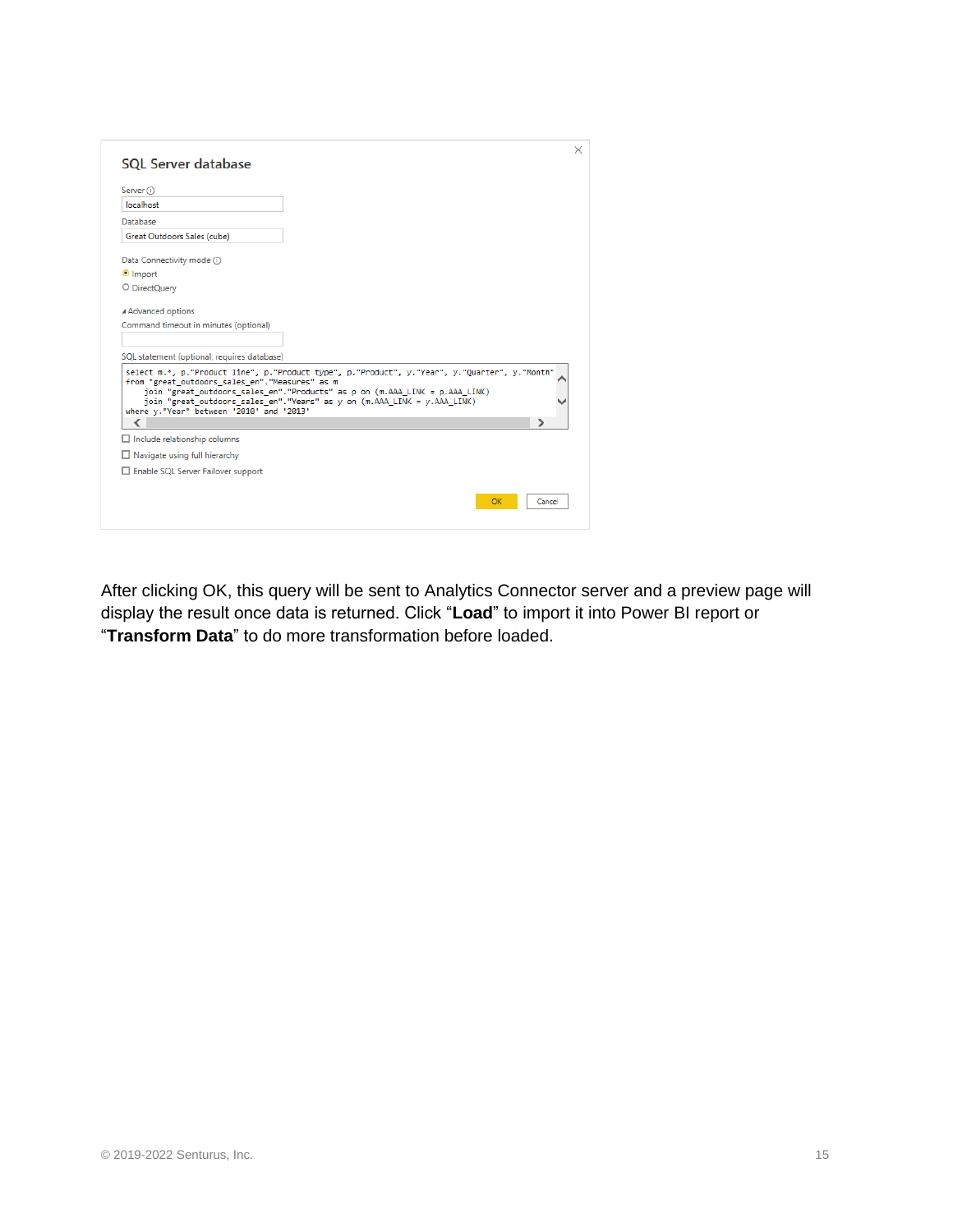|                | <b>Revenue</b> | <b>Product cost</b> | <b>Product plan</b> | <b>Branch expense plan</b> | <b>Quantity sold</b> | <b>Unit cost</b> | <b>Gross profit</b> | <b>Profit margin %</b> | Rev |
|----------------|----------------|---------------------|---------------------|----------------------------|----------------------|------------------|---------------------|------------------------|-----|
| 1              | 189953.61      | 104562.9            | 2818.444189         | null                       | 15795                | 6.62             | 85390.71            | 0.44953455             |     |
| $\overline{2}$ | 240887.99      | 180255.98           | 3075.567182         | null                       | 27229                | 6.62             | 60632.01            | 0.25170209             |     |
| 3              | 193228.47      | 106337.06           | 2856.811802         | null                       | 16063                | 6.62             | 86891.41            | 0.44968223             |     |
| 4              | 176147.19      | 96764.54            | 2733.5905           | null                       | 14617                | 6.62             | 79382.65            | 0.45066089             |     |
| 5              | 194226.84      | 107402.88           | 2952.939904         | null                       | 16224                | 6.62             | 86823.96            | 0.44702349             |     |
| 6              | 291978.89      | 218930.02           | 4563.642187         | null                       | 33071                | 6.62             | 73048.87            | 0.25018545             |     |
| 7              | 205243.79      | 113155.66           | 2749.58619          | null                       | 17093                | 6.62             | 92088.13            | 0.44867682             |     |
| 8              | 206435.99      | 113857.38           | 2864.817838         | null                       | 17199                | 6.62             | 92578.61            | 0.44846158             |     |
| 9              | 192593.94      | 105946.48           | 2704.112935         | null                       | 16004                | 6.62             | 86647.46            | 0.44989713             |     |
| 10             | 225718.45      | 125018.7            | 3106.758609         | null                       | 18885                | 6.62             | 100699.75           | 0.4461299              |     |
| 11             | 208005.52      | 114459.8            | 2861.678251         | null                       | 17290                | 6.62             | 93545.72            | 0.4497271              |     |
| 12             | 187243.54      | 103020.44           | 2572.886108         | null                       | 15562                | 6.62             | 84223.1             | 0.4498051              |     |
| 13             | 305582.64      | 154801.4553         | 5186.517656         | null                       | 34614                | 4.47222093       | 151275.36           | 0.49503912             |     |
| 14             | 237334.98      | 129368.04           | 3165.185872         | null                       | 19542                | 6.62             | 107966.94           | 0.45491373             |     |
| 15             | 257161.83      | 130341.0198         | 3716.975098         | null                       | 29109                | 4.47768799       | 127279.05           | 0.49493757             |     |
| 16             | 226707.92      | 123767.52           | 3316.171447         | null                       | 18696                | 6.62             | 102940.4            | 0.45406618             |     |
| 17             | 225011.43      | 122754.66           | 2811.693524         | null                       | 18543                | 6.62             | 102256.77           | 0.45445145             |     |
| 18             | 224694.79      | 122827.48           | 3028.743411         | null                       | 18554                | 6.62             | 101867.31           | 0.45335858             |     |
| 19             | 232952.46      | 126859.06           | 3223.113959         | null                       | 19163                | 6.62             | 106093.4            | 0.4554294              |     |
| 20             | 217680.62      | 118471.52           | 2766.177037         | null                       | 17896                | 6.62             | 99209.1             | 0.45575532             |     |

Once query is imported, and you click on the "**Data**" tab to view the data and make more transformation as needed.

| ᆸ    |                                    |              |                                           | Untitled - Power BI Desktop           |                                   |      |                                                            |                                                |    |
|------|------------------------------------|--------------|-------------------------------------------|---------------------------------------|-----------------------------------|------|------------------------------------------------------------|------------------------------------------------|----|
| File | Home                               | Help         | <b>Table tools</b>                        | <b>Column tools</b>                   |                                   |      |                                                            |                                                |    |
| Name | AAA LINK<br>Data type Whole number |              | $$ \cdot \%$ $9 \cdot \frac{00}{10}$<br>v | \$% Format Whole number<br>$\circ$    | $\checkmark$<br>۸<br>$\checkmark$ | H    | $\sum$ Summarization Sum<br>Data category<br>Uncategorized | v<br>$\checkmark$                              |    |
|      | Structure                          |              |                                           | Formatting                            |                                   |      | Properties                                                 |                                                |    |
| lool | ×<br>$\checkmark$                  |              |                                           |                                       |                                   |      |                                                            |                                                |    |
| 囲    | AAA LINK ~                         | Revenue<br>٠ | Product cost $\vert \mathbf{v} \vert$     | Product plan $\vert \mathbf{v} \vert$ | <b>Branch expense plan</b>        | $\;$ | Quantity sold $\blacktriangleright$                        | Unit cost $\vert \mathbf{v} \vert$<br>بالاستعا | Gr |
|      | 4340                               | 122888.25    | 49425.32                                  | 17632.39257359                        |                                   |      | 25217                                                      | 1.96                                           |    |
| 晿    | 4341                               | 131721.45    | 53021.92                                  | 18731.37141865                        |                                   |      | 27052                                                      | 1.96                                           |    |
|      | 4342                               | 139216.45    | 56506.8                                   | 19186.60748764                        |                                   |      | 28830                                                      | 1.96                                           |    |
|      | 4343                               | 135192.55    | 54499.76                                  | 18462.21307812                        |                                   |      | 27806                                                      | 1.96                                           |    |
|      | 4344                               | 120143.55    | 48504.12                                  | 16898.69700112                        |                                   |      | 24747                                                      | 1.96                                           |    |
|      | 4345                               | 43300        | 16973.6                                   | 5913.81305308                         |                                   |      | 8660                                                       | 1.96                                           |    |
|      | 4346                               | 37545        | 14717.64                                  | 4487.05768334                         |                                   |      | 7509                                                       | 1.96                                           |    |
|      | 4347                               | 30480        | 11948.16                                  | 4183.9224558                          |                                   |      | 6096                                                       | 1.96                                           |    |
|      |                                    |              |                                           |                                       |                                   |      |                                                            |                                                |    |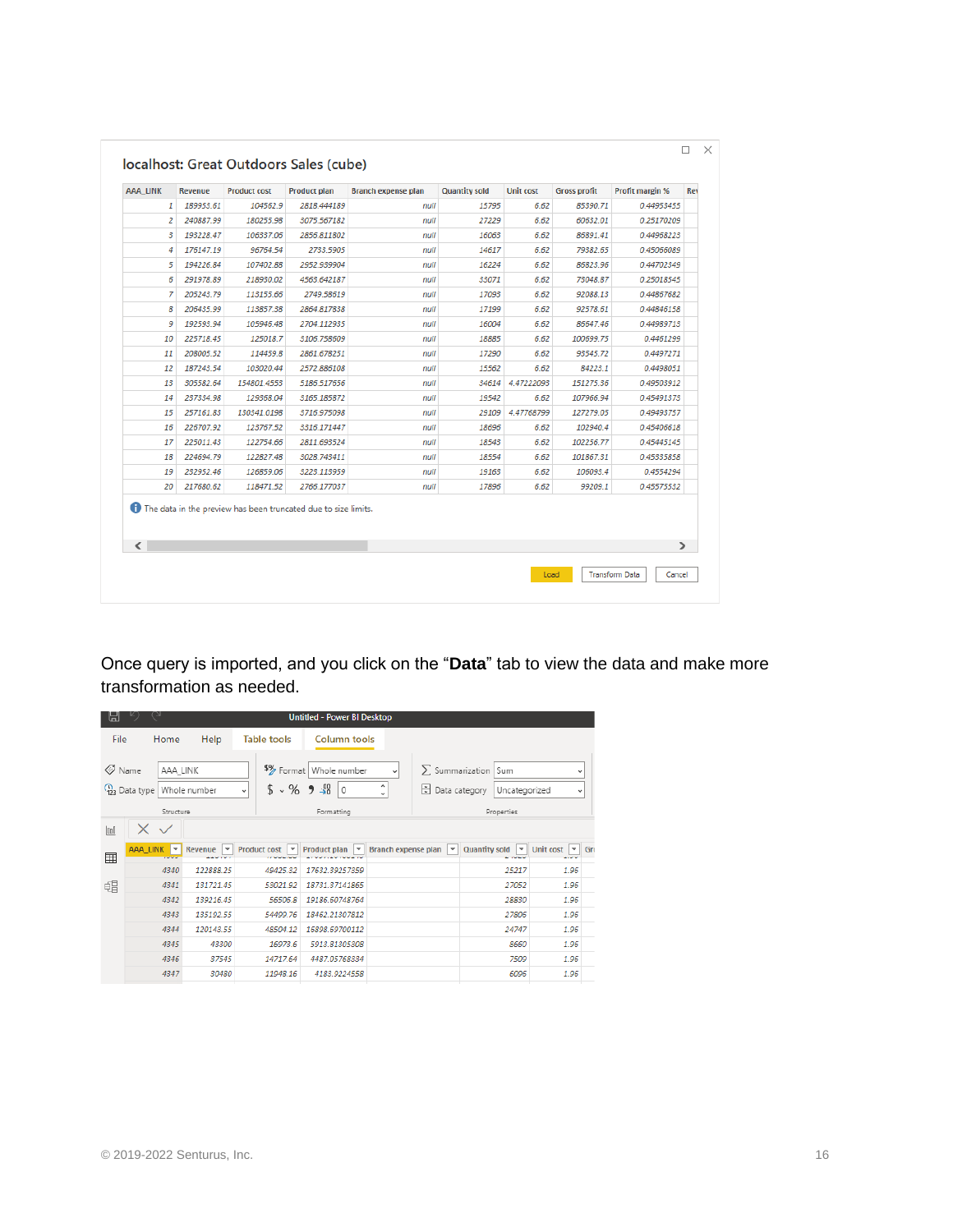## <span id="page-16-0"></span>Creating Relationships

Power BI requires relationships between the tables, but Cognos typically does not present primary key and foreign keys at the business user view.

The Analytics Connector injects AAA\_LINK columns into the tables so you can build relationships between the tables even when there are not PK/FK columns. The Analytics Connector ignores joins formed by AAA\_LINK column when passing queries to Cognos to execute.

**NOTE:** It is very important that you create the relationships as described so that Power BI sends the appropriate queries to Cognos!

## <span id="page-16-1"></span>Join DirectQuery Tables

When joining DirectQuery tables, always use AAA\_LINK columns. Because you want to let Cognos decide the correct relationship for you. Even when you do have business PK/FK columns, please still join them by AAA\_LINK columns, this will guarantee correct result and better performance.



Start by dragging the *AAA\_LINK* column in the fact table to the *AAA\_LINK* table in the dimension table.

In the **Create Relationship** dialog, make sure the cardinality is set *Many to one (\*:1).*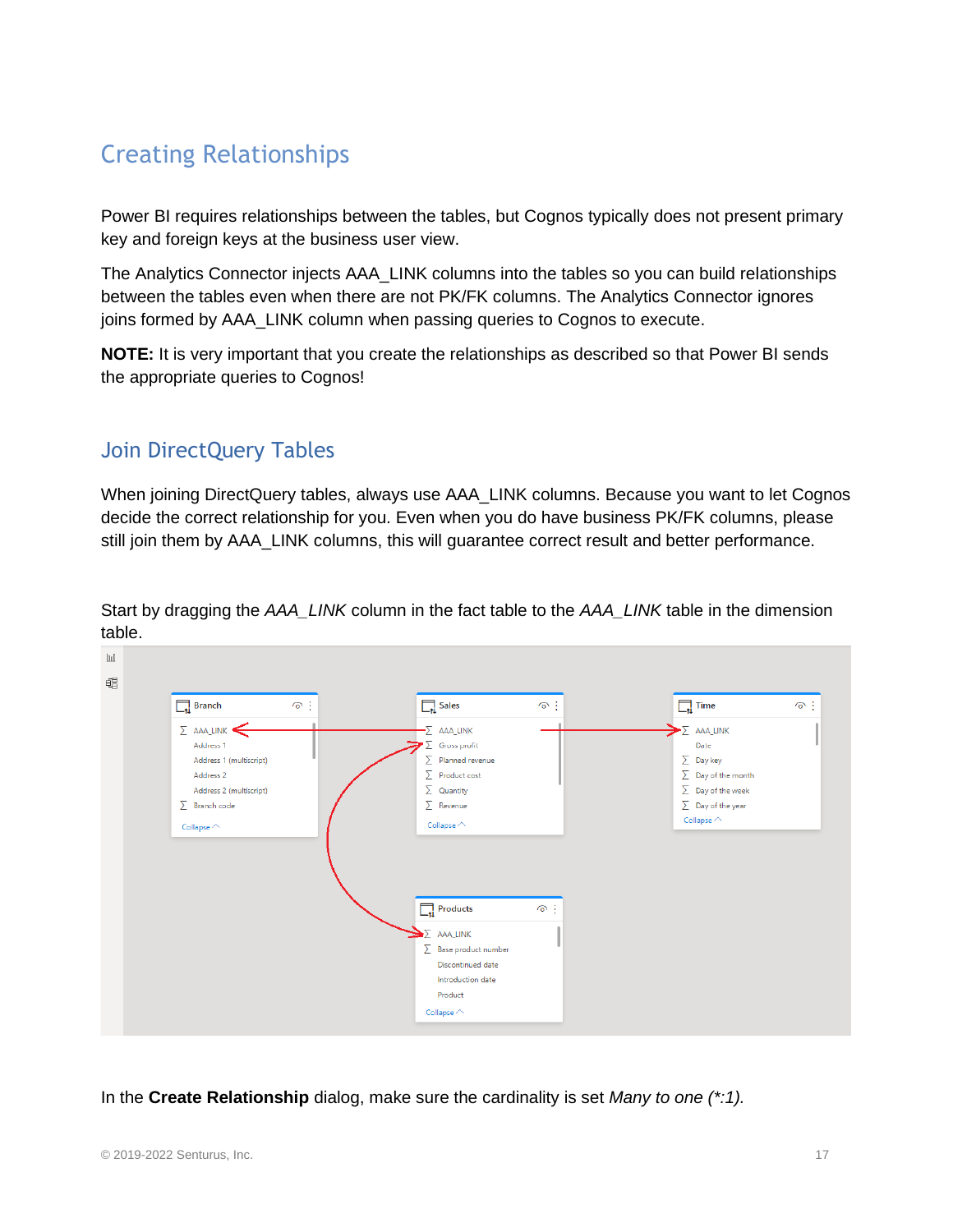Check the box next to *Assume referential integrity*.

### Click **OK**.

Hint: You don't have to wait Power BI to populate preview contents before clicking OK button. And if Power BI pops up an error dialog because it does not finish probing two tables yet, you can simply dismiss and ignore that error, as Power BI will create relationships as you specified anyway.

| <b>Gross profit</b><br>Pla<br>6504.3<br>372.56 |
|------------------------------------------------|
|                                                |
|                                                |
|                                                |
| 727.72                                         |
| ⋗                                              |
|                                                |
| City<br>Genèr                                  |
| Wien                                           |
| Hever                                          |
| ⋗                                              |
|                                                |
| ÷                                              |
|                                                |
| null<br>null<br>null                           |

Repeat these steps until the fact table has relationships to all dimension tables.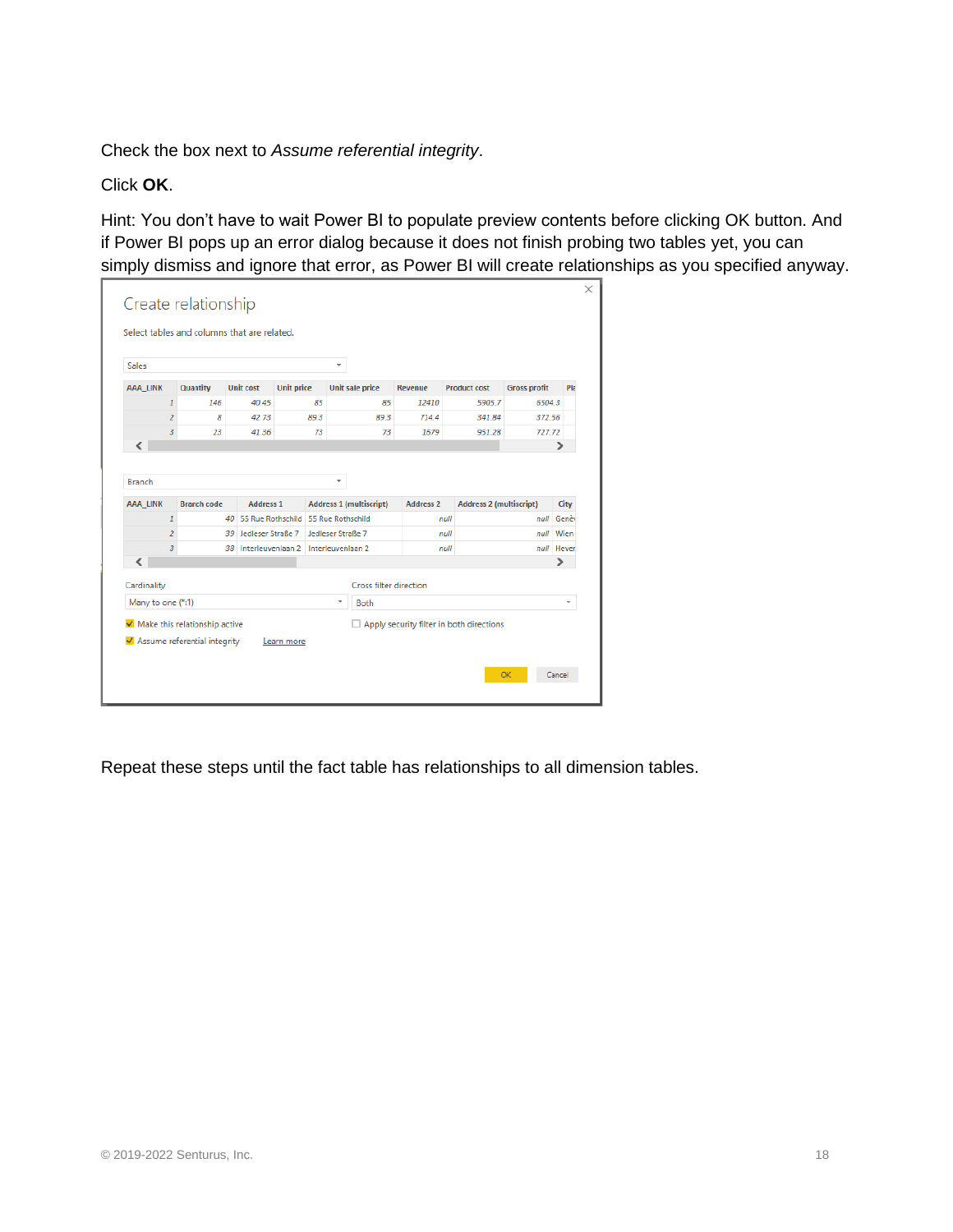If you have multiple fact tables, chain these fact tables based on granularity and link the highest level fact table to dimension tables, as shown in the diagram below.



After creating relationships, change to the **Report** view and create your report.

### <span id="page-18-0"></span>Join Import Tables

When joining import tables, always use your business PK/FK columns Using AAA\_LINK to join import tables will yield incorrect result. Why? Because once table/query data is loaded into Power BI, they are stored as different tables within Power BI. If you join tables by AAA\_LINK (which are simply sequential numbers in each table/query), of course the numbers will be wong.

## <span id="page-18-1"></span>Join DirectQuery and Import Tables

When joining bwteen DirectQuery and Import tables, always use your business PK/FK columns too. Power BI will query DirectQuery first then join the result to import table using the relationship you defined, so these relationships must be joined by business PK/FK columns.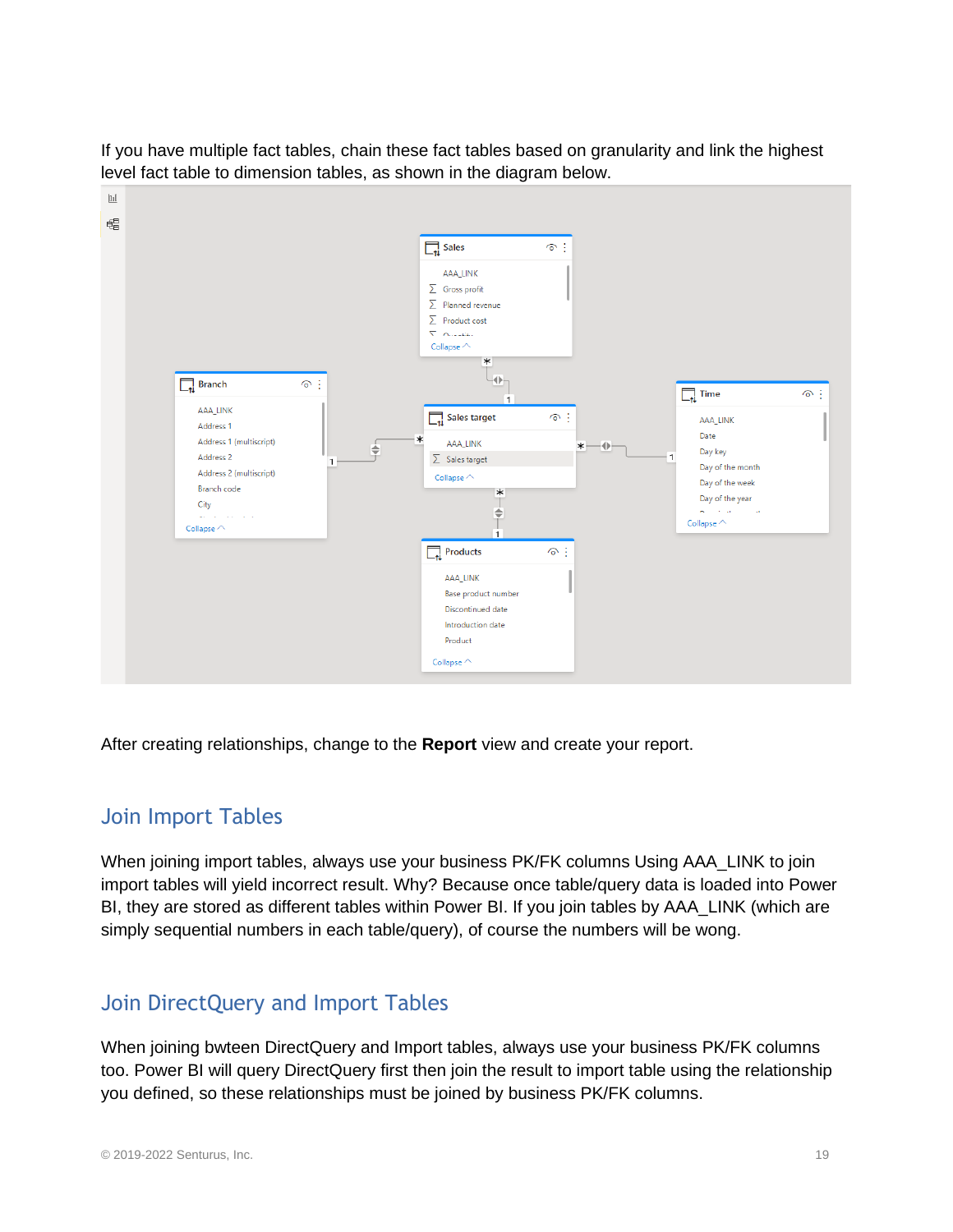### <span id="page-19-0"></span>Join Tables without Key Columns

What if your table does not have business PK/FK columns and you still need to join it with an import table, or this table itself is an import table? You can borrow ones from other tables using a query.

You can import a query, and "borrow" FK columns from other tables by using a select statement like below:

```
select p."Product", 
 y."Month", 
 sum(m."Quantity sold") as "Quantity sold",
 sum(m."Revenue") as "Revenue",
 sum(m."Product cost") as "Product cost", 
 sum(m."Gross profit") as "Gross profit", 
 sum(m."Sales target") as "Sales garget"
from "great outdoors sales en". "Measures" as m
    join "great outdoors sales en"."Products" as p on (m.AAA LINK = p.AAA LINK)
    join "great outdoors sales en"."Years" as y on (m.AAA LINK = y.AAA LINK)
where v."Year" = '2010'
group by p."Product", 
 y."Month"
```
Then you can join this query to other import tables like below:

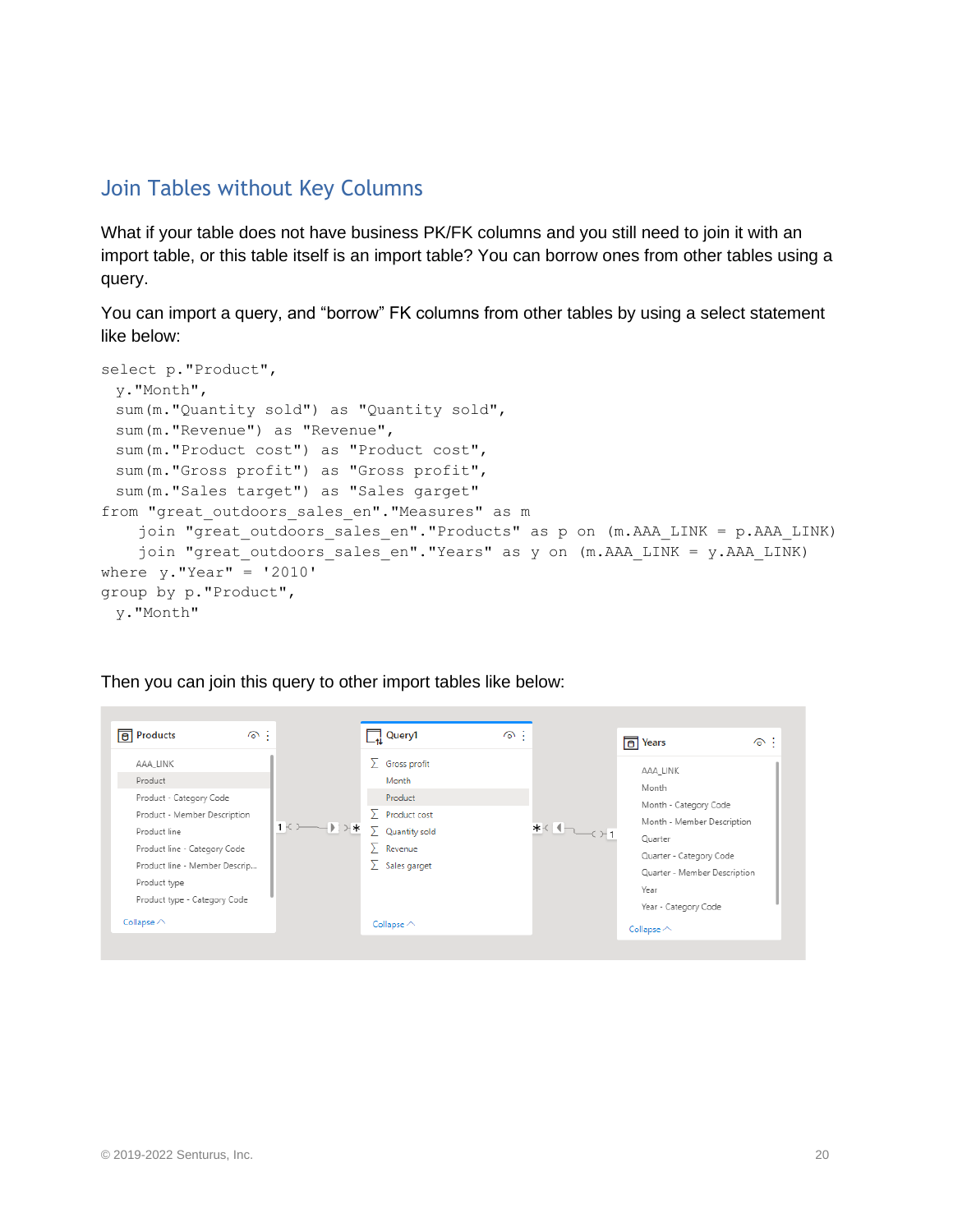## <span id="page-20-0"></span>Cognos Parameterized Tables and Reports

You cannot use parameterized tables (mapped from Cognos parameterized query subjects) or report mapped tables as regular tables. Power BI will not be able to import them if you select any parameterized tables or report tables:



When using parameterized query subjects in a Cognos report, or executing a pre-defined Cognos report with prompts, users will be prompted to enter parameter values. But you cannot provide parameter values in Power BI for regular database tables.

The answer is to write custom SQL and use **OpenTable** and **RunReport** functions to feed parameter values to Cognos.

## <span id="page-20-1"></span>Working with Parameterized Tables

The Analytics Connector supports working with parameterized tables in Power BI by using the OpenTable function, which lets you pass parameter values to Cognos.

#### *Example:*

```
select p."Product line", p."Product type", sum(s.Revenue) as Revenue, 
sum(s.Quantity) as Qantity 
from 
   OpenTable (
     "Sales (query)"."Parameterized Products",
    "p_product line code"="[991, 992, 993, 994, 995]",
     "p_Product Line"="'Golf Equipment'", 
     "p_Date"="{d '2010-01-01'}",
     "p_Datetime"="'2010-01-01 19:00:00'"
   ) as p
```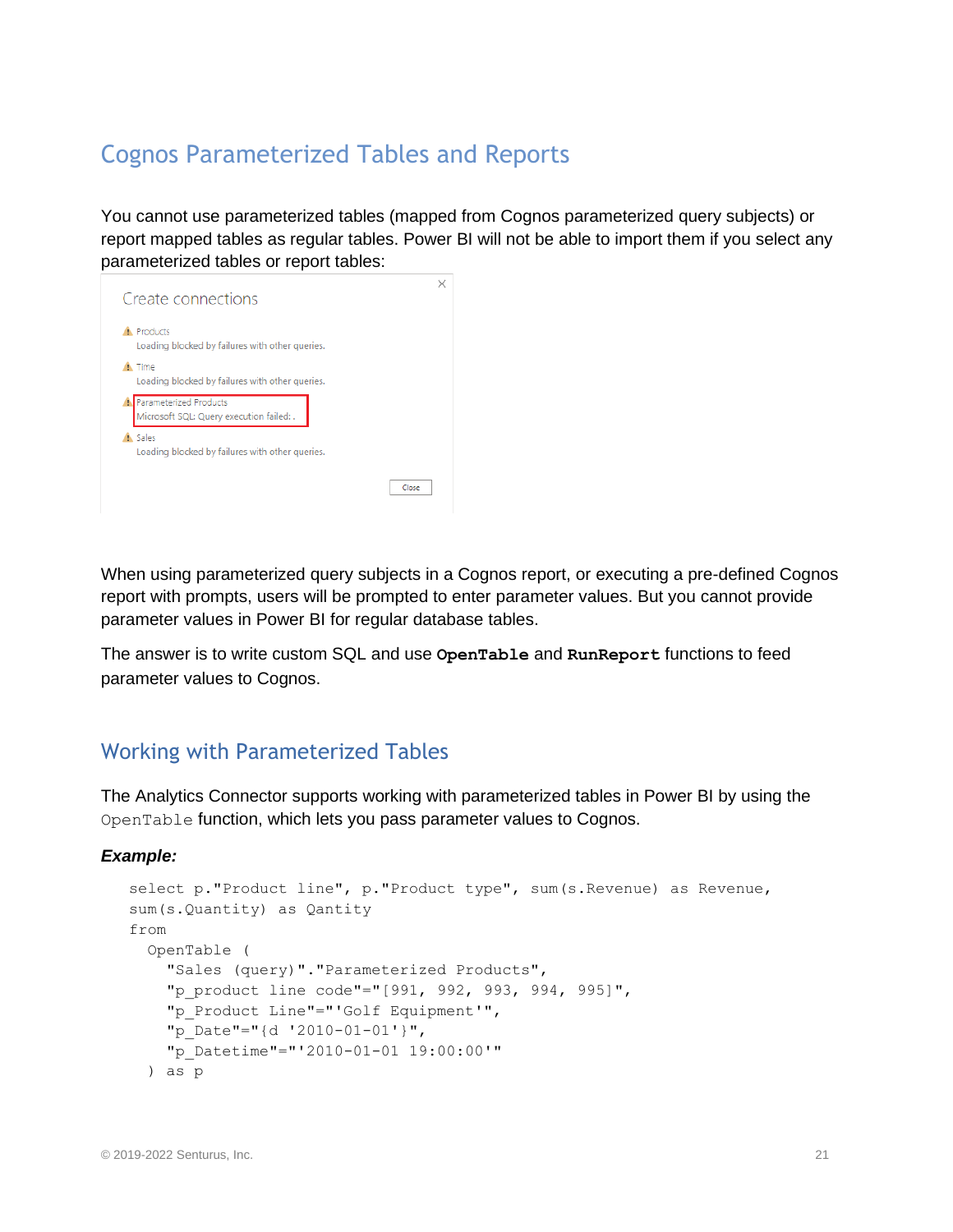```
 join "Sales (query)"."Sales" as s on (p.AAA_LINK = s.AAA_LINK)
group by p."Product line", p."Product type"
```
Instead of selecting from table directly, you use OpenTable function (a tabular function) to invoke the parameterized table and join it to other tables. The first parameter "schema name"."table name" is the Cognos table name. This is followed by zero or more Cognos parameter name-value pairs separated by commas. For more information, please refer to *[Function Syntax](#page-29-0)*.

To begin, open Power BI Desktop and select **Get Data -> SQL Server** from the ribbon. "SQL Server database" dialog pops up.

In **Server** input box, Type in hostname of IP of Analytics Connector server.

In **Database (optional)** input box, type in database name given by your Analytics Connector administrator when he/she mapped a Cognos package or data module to it. Please note, Database is mendentary in this case.

Check **DirectQuery** and (optionally) check "**Navigate using full hierarchy**".

Expend "**Advanced options**", put custom SQL in "**SQL Statement (optional, requires database)**" box.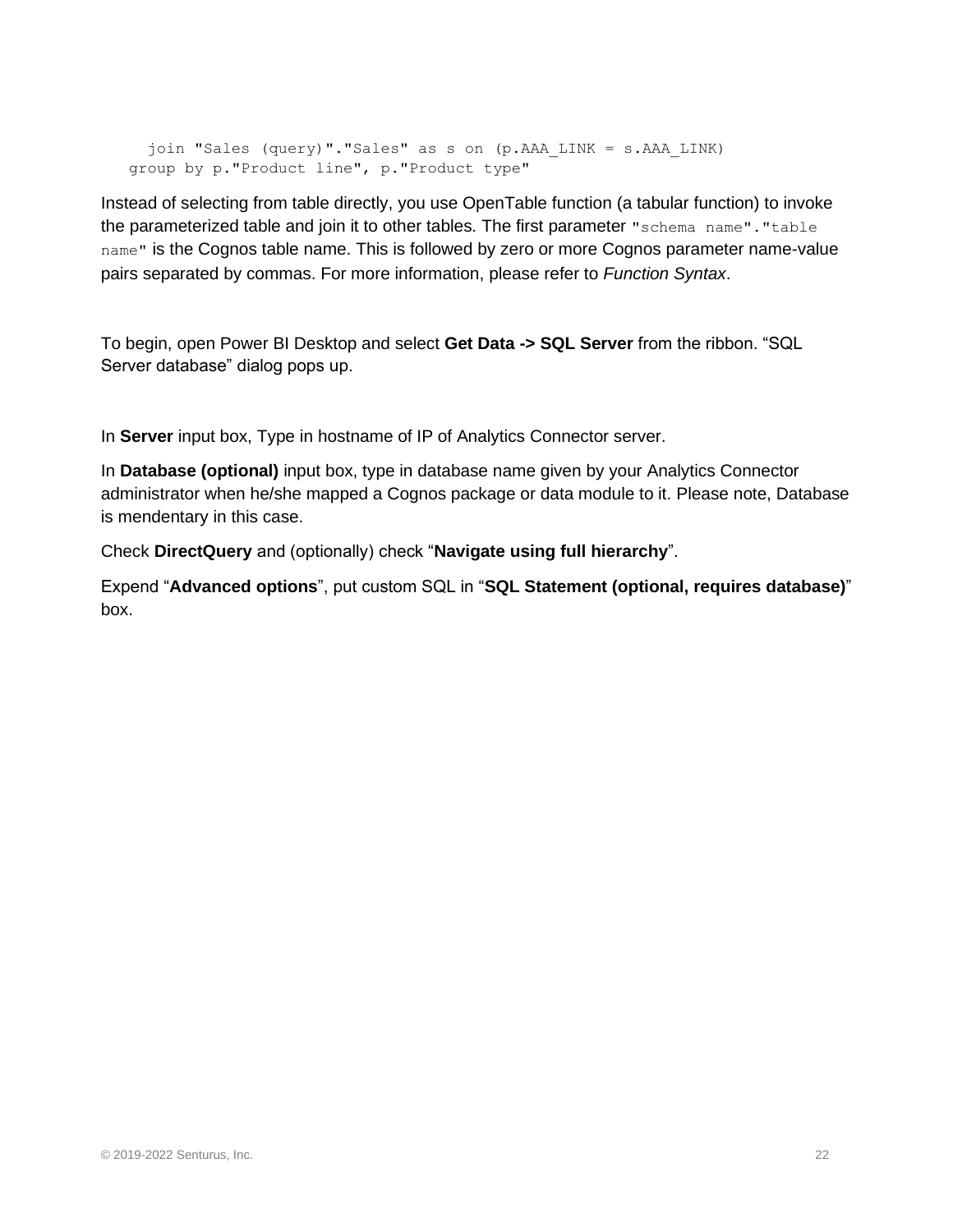### Click **OK**.

| SQL Server database                                                                                                                                  |                                                                                                |
|------------------------------------------------------------------------------------------------------------------------------------------------------|------------------------------------------------------------------------------------------------|
| Server (i)                                                                                                                                           |                                                                                                |
| localhost                                                                                                                                            |                                                                                                |
| Database (optional)                                                                                                                                  |                                                                                                |
| GO Sales (query)                                                                                                                                     |                                                                                                |
| Data Connectivity mode (i)                                                                                                                           |                                                                                                |
| O Import                                                                                                                                             |                                                                                                |
| O DirectQuery                                                                                                                                        |                                                                                                |
| ▲ Advanced options                                                                                                                                   |                                                                                                |
| Command timeout in minutes (optional)                                                                                                                |                                                                                                |
|                                                                                                                                                      |                                                                                                |
|                                                                                                                                                      |                                                                                                |
|                                                                                                                                                      |                                                                                                |
| from<br>OpenTable (<br>"Sales (query)". "Parameterized Products",<br>"p_product line code"="[991, 992, 993, 994, 995]",                              | select p."Product line", p."Product type", sum(s.Revenue) as Revenue, sum(s.Quantity) as Qant: |
| ∢                                                                                                                                                    | ⋗                                                                                              |
|                                                                                                                                                      |                                                                                                |
|                                                                                                                                                      |                                                                                                |
|                                                                                                                                                      |                                                                                                |
| SQL statement (optional, requires database)<br>Include relationship columns<br>√ Navigate using full hierarchy<br>Enable SQL Server Failover support |                                                                                                |

## A data preview window will display. Click **Load**.

|                          | localhost: GO Sales (query)       |                |                |  |  |
|--------------------------|-----------------------------------|----------------|----------------|--|--|
| <b>Product line</b>      | <b>Product type</b>               | <b>Revenue</b> | <b>Qantity</b> |  |  |
|                          | Golf Equipment   Golf Accessories | 51514343.88    | 3119747        |  |  |
| Golf Equipment   Irons   |                                   | 254814338      | 391445         |  |  |
| Golf Equipment   Putters |                                   | 106184271.4    | 1284570        |  |  |
| Golf Equipment   Woods   |                                   | 313898414.7    | 317939         |  |  |
|                          |                                   |                |                |  |  |
|                          |                                   |                |                |  |  |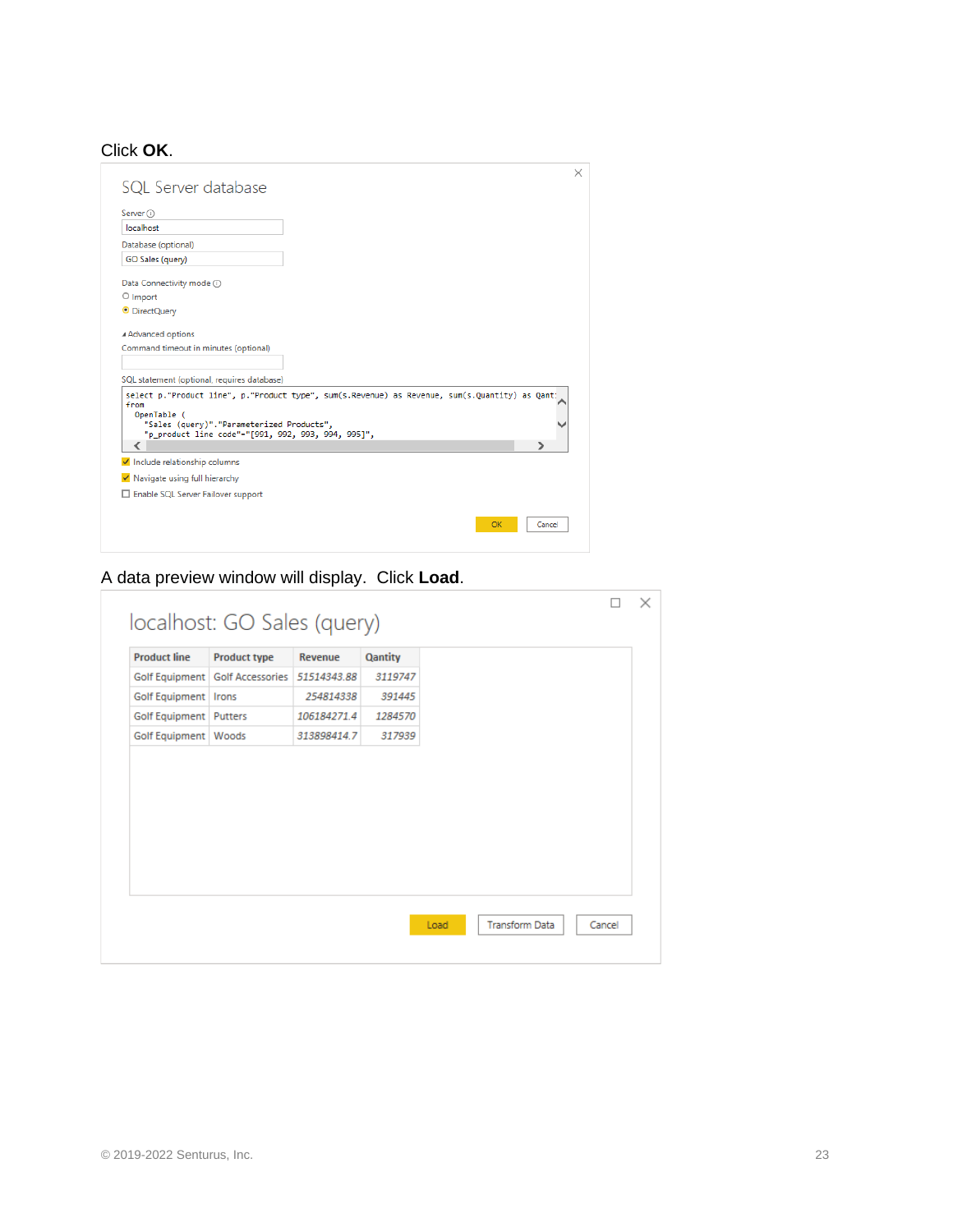<span id="page-23-0"></span>

You can now use the columns from the **Fields** tab to build the report.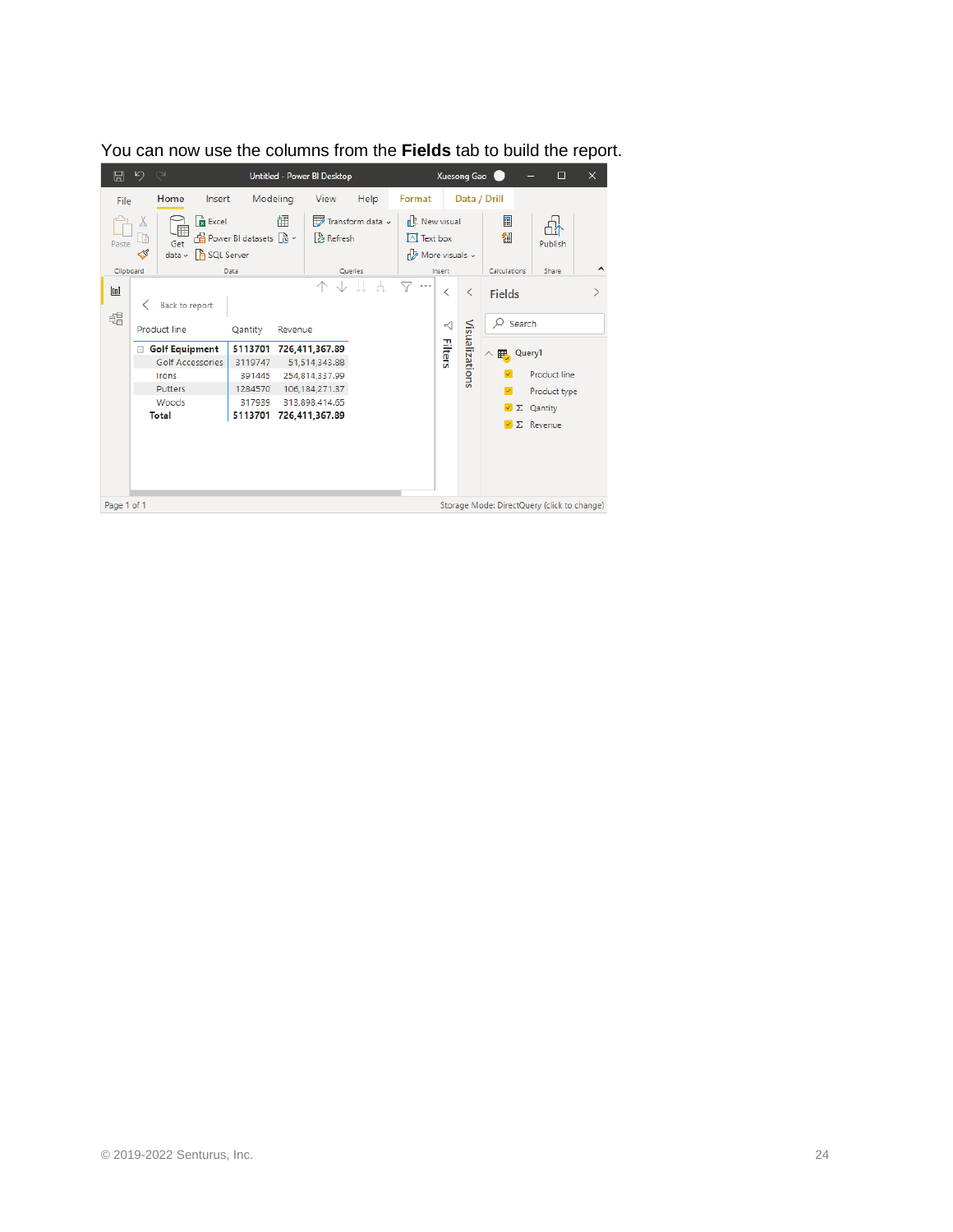## <span id="page-24-0"></span>Working with Reports

The Analytics Connector supports working with Cognos reports in Power BI by using the RunReport function, which lets you pass parameter values to a Cognos report.

Analytics Connector only support list style Cognos reports, not crosstabs or charts.

#### *Example:*

```
Select * 
From 
     RunReport (
         "Connector Reports"."Parameter Report",
         "p_product line code"="[991,992,993,994,995]",
         "p_Product Line"="'Golf Equipment'",
         "p_Date"="'2010-01-01'",
         "p_Datetime"="2010-02-01 19:00:00"
     ) as "Report"
```
The first parameter "schema name"."report name" is the Cognos report. This is followed by zero or more Cognos parameter name-value pairs separated by commas. For more information of about RunReport function, please refer to *[Function Syntax](#page-29-0)*.

To begin, open Power BI Desktop and select **Get Data -> SQL Server** from the ribbon. "SQL Server database" dialog pops up.

In **Server** input box, Type in hostname of IP of Analytics Connector server.

In **Database (optional)** input box, type in database name given by your Analytics Connector administrator when he/she mapped a Cognos package or data module to it. Please note, Database is mendentary in this case.

Check **DirectQuery** and (optionally) check "**Navigate using full hierarchy**".

Expend "**Advanced options**", put custom SQL in "**SQL Statement (optional, requires database)**" box.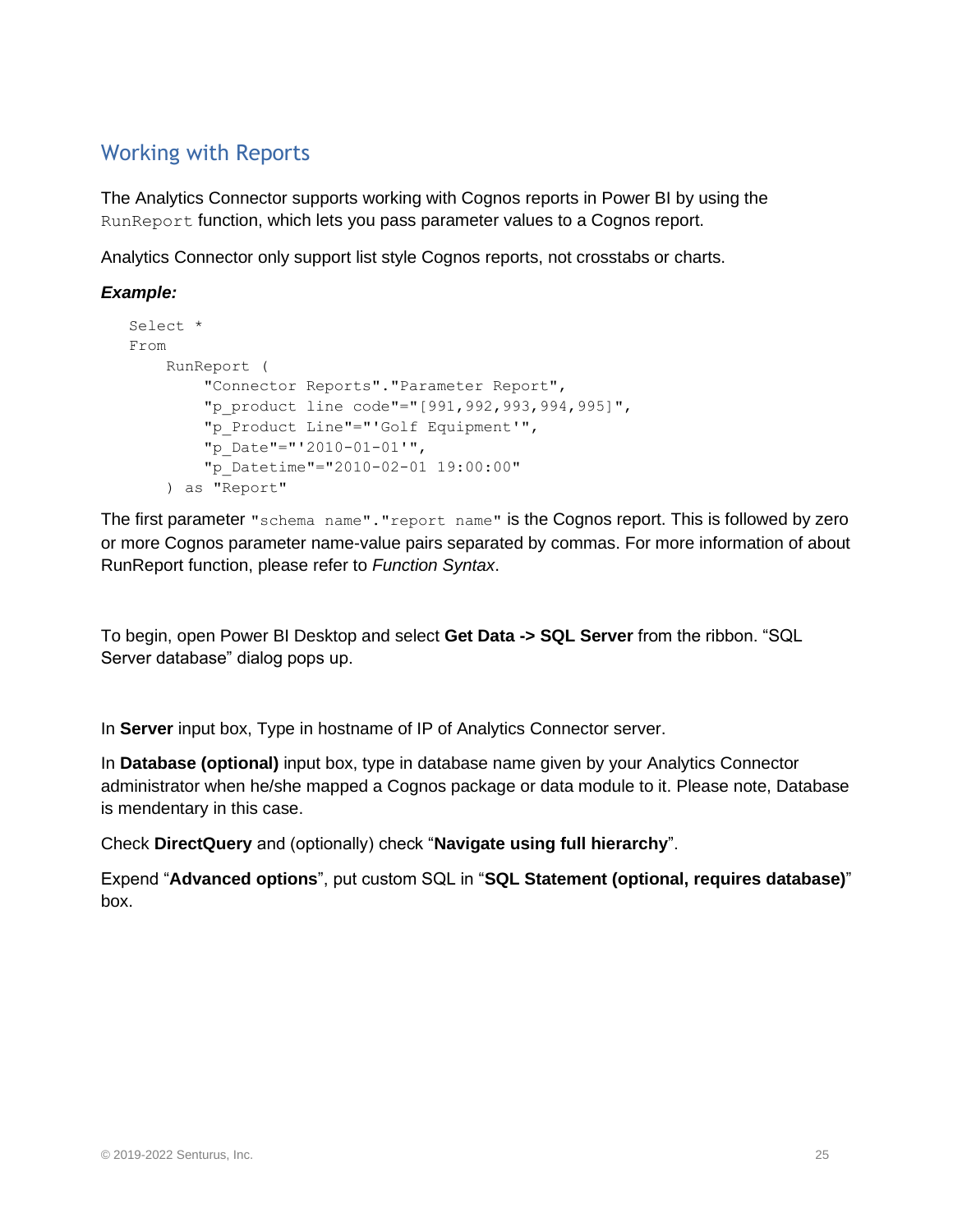### Click **OK**.

|                                                                                        | ×            |
|----------------------------------------------------------------------------------------|--------------|
| SQL Server database                                                                    |              |
| Server (i)                                                                             |              |
| localhost                                                                              |              |
| Database (optional)                                                                    |              |
| GO Sales (query)                                                                       |              |
| Data Connectivity mode (i)                                                             |              |
| O Import                                                                               |              |
| <sup>O</sup> DirectQuery                                                               |              |
| ▲ Advanced options                                                                     |              |
| Command timeout in minutes (optional)                                                  |              |
|                                                                                        |              |
| SQL statement (optional, requires database)                                            |              |
| Select *                                                                               | Λ            |
| From<br>RunReport (                                                                    |              |
| "Connector Reports". "Parameter Report",                                               |              |
| "p_product line code"="[991,992,993,994,995]",<br>"p_Product Line"="'Golf Equipment'", |              |
| Include relationship columns                                                           |              |
| $\Box$ Navigate using full hierarchy                                                   |              |
| Enable SQL Server Failover support                                                     |              |
|                                                                                        |              |
|                                                                                        | Cancel<br>ОΚ |
|                                                                                        |              |

## A data preview window will display. Click **Load**.

| <b>Golf Equipment</b><br>968<br>2010<br>4654281.1<br>995<br>Irons<br><b>Golf Equipment</b><br>2010<br>5138304.03<br>995<br>969<br>Woods<br><b>Golf Equipment</b><br>970<br>Putters<br>2010<br>2459044<br>995<br><b>Golf Equipment</b><br><b>Golf Accessories</b><br>995<br>971<br>2010<br>864227.83 | <b>Product line code</b> | <b>Product line</b> | Product type code | <b>Product type</b> | Year | Revenue |
|-----------------------------------------------------------------------------------------------------------------------------------------------------------------------------------------------------------------------------------------------------------------------------------------------------|--------------------------|---------------------|-------------------|---------------------|------|---------|
|                                                                                                                                                                                                                                                                                                     |                          |                     |                   |                     |      |         |
|                                                                                                                                                                                                                                                                                                     |                          |                     |                   |                     |      |         |
|                                                                                                                                                                                                                                                                                                     |                          |                     |                   |                     |      |         |
|                                                                                                                                                                                                                                                                                                     |                          |                     |                   |                     |      |         |
|                                                                                                                                                                                                                                                                                                     |                          |                     |                   |                     |      |         |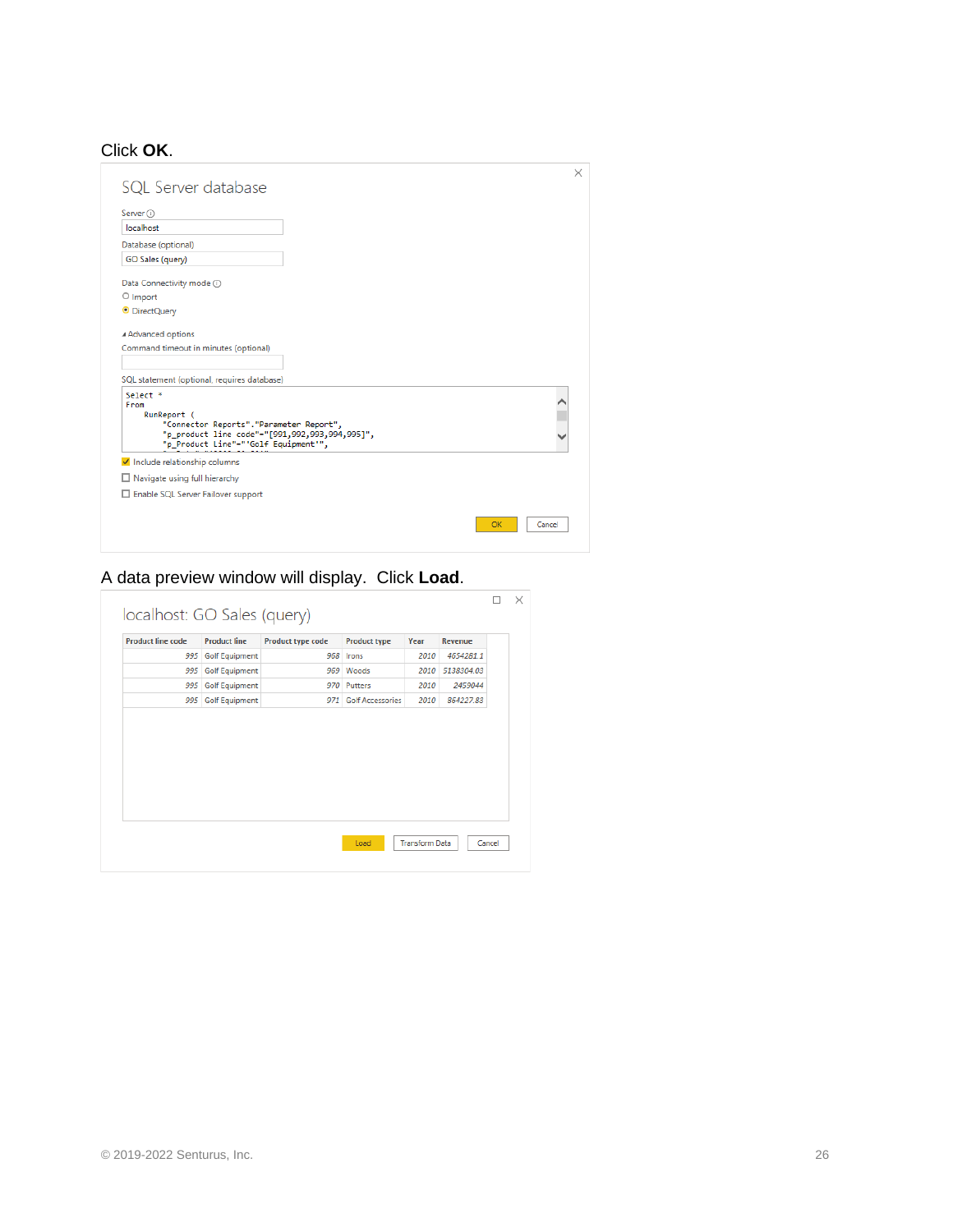

You can now use the columns from the **Fields** tab to build the report.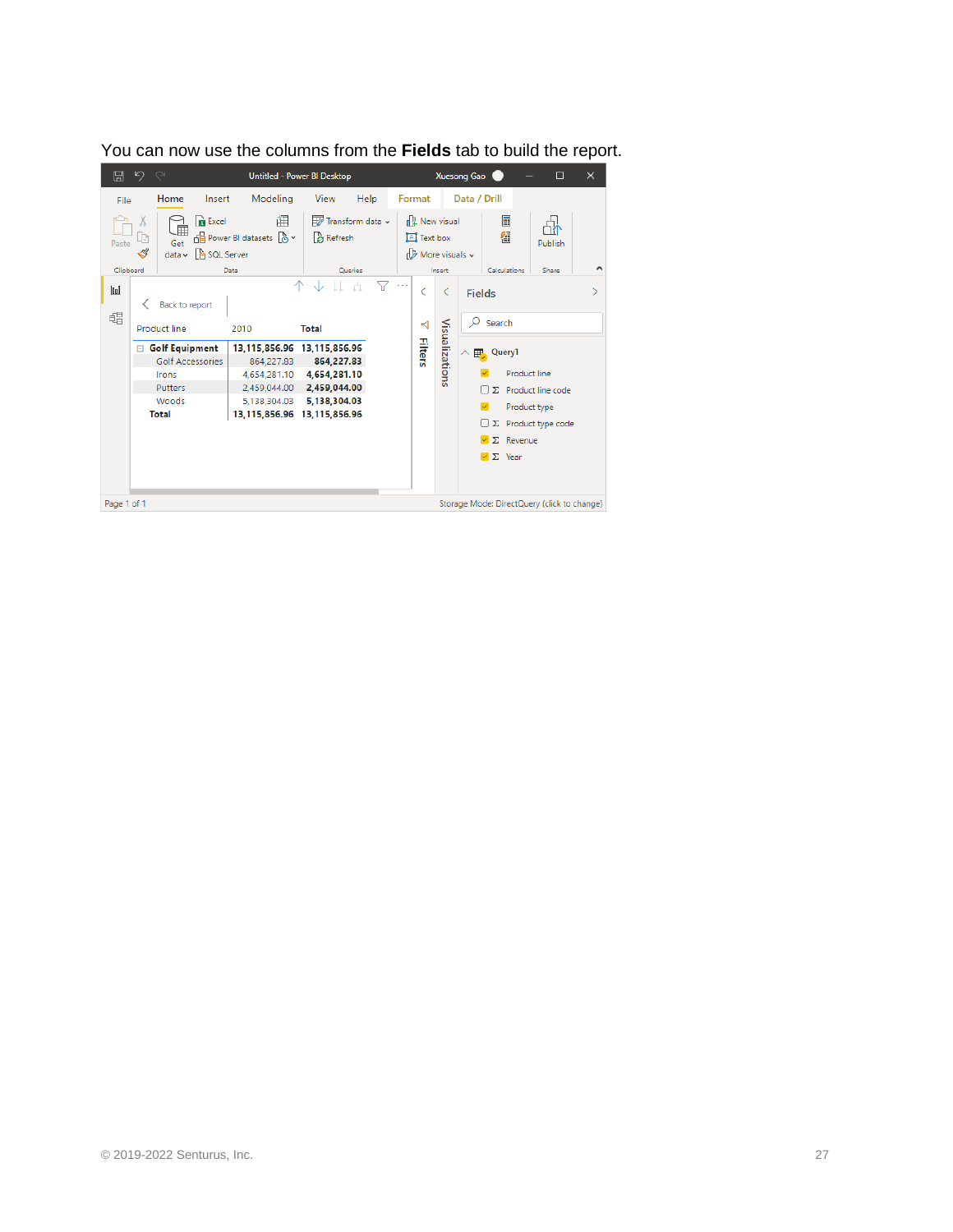## <span id="page-27-0"></span>Working with Power BI Parameters

In your Power BI ODBC queries, you can replace the static values with Power BI parameters to create dynamic values that can be easily changed.



After configuring a *[Parameterized Table](#page-20-0)* or *[Report](#page-23-0)* query, click **Edit Queries** to bring up the Power Query Editor.

#### Click **Manage Parameters** to display the **Parameters** dialog.

#### Create a new parameter.

| Parameters |            | $\times$                                      |
|------------|------------|-----------------------------------------------|
|            | <b>New</b> | Name                                          |
| Start_Date | $\times$   | Start_Date                                    |
|            |            | Description                                   |
|            |            | Start date to pass to the parameterized table |
|            |            | $\blacktriangleright$ Required                |
|            |            | Type                                          |
|            |            | Date<br>÷                                     |
|            |            | <b>Suggested Values</b>                       |
|            |            | Any value<br>÷                                |
|            |            | <b>Current Value</b>                          |
|            |            | 1/1/2010                                      |
|            |            |                                               |
|            |            | <b>OK</b><br>Cancel                           |

Next, edit the query to include the parameter in the SQL statement. You may need to format nontext data types using M language functions in order to append them to the statement.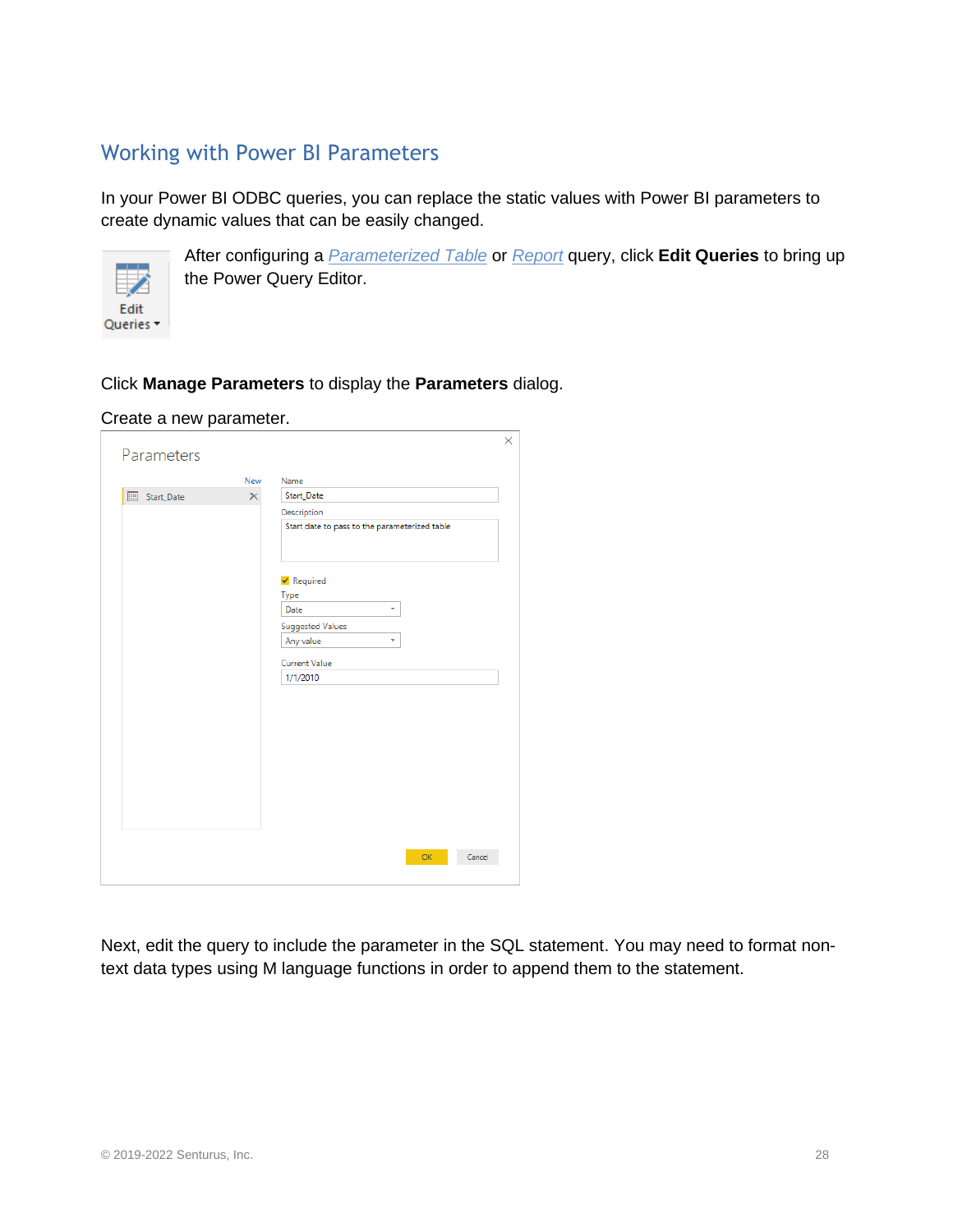| Queries [2]        |  | $f_X$ = Odbc.Query("dsn=Senturus Colo .45", "Select * From (#(1f)OpenTable(#(1f) ""Sales                                                                                                                       |
|--------------------|--|----------------------------------------------------------------------------------------------------------------------------------------------------------------------------------------------------------------|
|                    |  | (query)"".""Parameterized Products"", #(1f) ""p product line code""=""[991, 992, 993, 994, 995]"", #                                                                                                           |
| A Query1           |  | (1f) ""p_Product Line""=""'Golf Equipment'"",#(1f) ""p_Date""=""'" & Date.ToText(Start_Date, "yyyy-MM-<br>dd") & "'"", #(1f) ""p_Datetime""=""'2010-01-01 19:00:00'""#(1f))#(1f)) as ""Parameterized Table""") |
| Start_Date (12/1/2 |  |                                                                                                                                                                                                                |
|                    |  |                                                                                                                                                                                                                |

The below example formats a date parameter to text and appends it to the SQL statement.

**NOTE:** Double quotes must be escaped by using two sets of double quotes.



| ₹         | -8                     | 翘 |          | To change the Parameter value(s), select Edit Parameters under Edit Queries. |
|-----------|------------------------|---|----------|------------------------------------------------------------------------------|
| Edit      | Refresh                |   | New      |                                                                              |
| Queries * |                        |   | Page * V |                                                                              |
|           | <b>Edit Queries</b>    |   |          |                                                                              |
|           | Data source settings   |   |          |                                                                              |
| 厝         | <b>Edit Parameters</b> |   |          |                                                                              |
|           | <b>Edit Variables</b>  |   |          |                                                                              |
|           |                        |   |          |                                                                              |

The **Enter Parameters** dialog will display with a list of configured parameters and their values.

#### Fill in new values and click **OK**.

| <b>Enter Parameters</b>    |    |        |  |
|----------------------------|----|--------|--|
| Start_Date ①<br>12/31/2009 |    |        |  |
|                            | OK | Cancel |  |

Click **Apply Changes** if the data does not refresh.

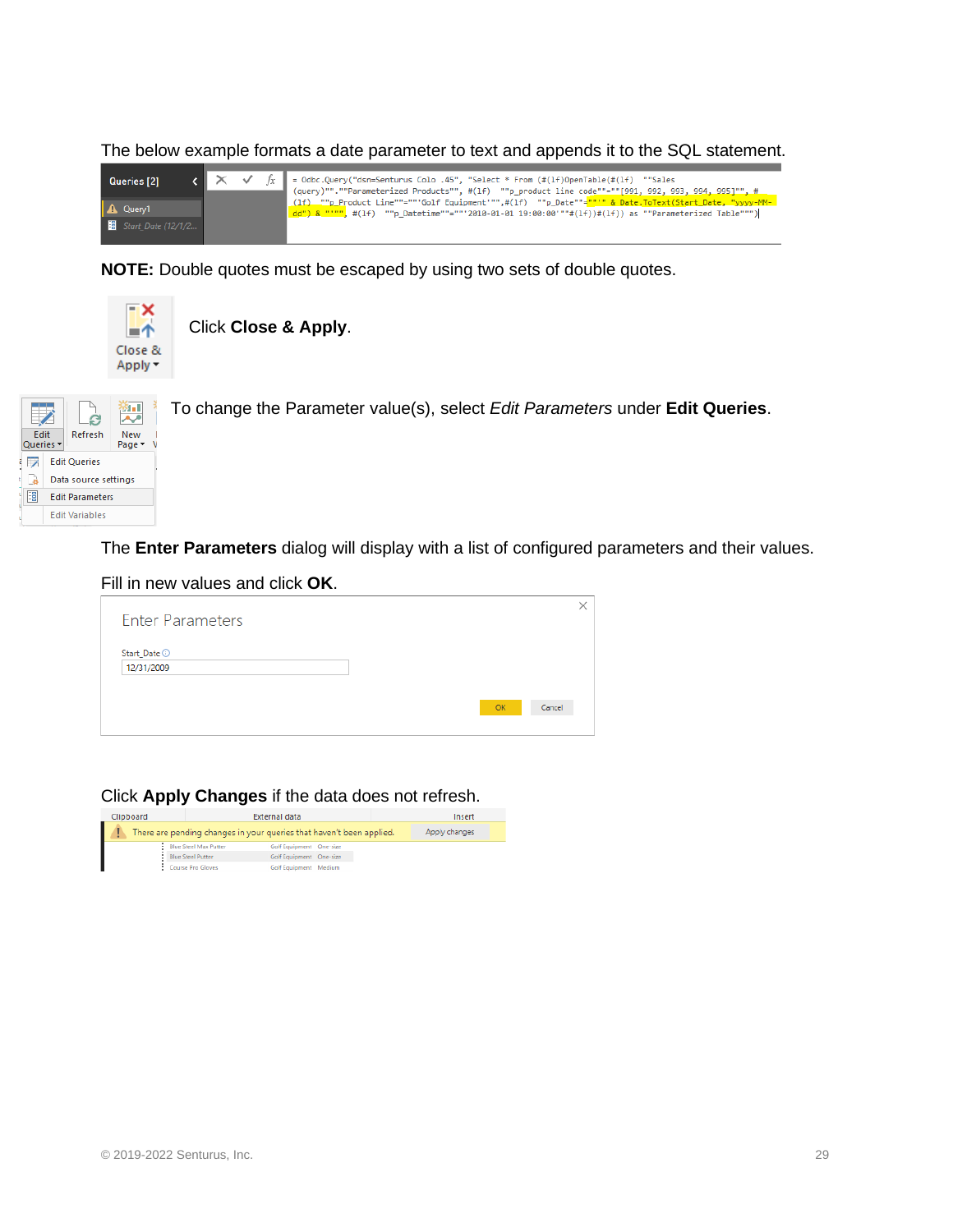## <span id="page-29-0"></span>Function Syntax

Both OpenTable and RunReport functions adopt same syntax.

#### **Syntax**

Both OpenTable and RunReport function adopt following syntax: OpenTable ( "Schema Name"."Table/Report Name"(, "Parameter"="value", …) )

The first parameter is a table identifier, using standard SQL syntax. All identifiers are case insensitive and the schema name can be omitted if the table name is unique cross schemas.

Any additional parameters are name-value pairs, separated by commas. Name and values should be surrounded by double quotation marks.

#### **Parameters**

Use parameter name in place of "Parameter" for the Cognos connector.

#### **Values**

All values should follow SQL/ODBC standard.

Only plain string representation is allowed for numeric values. Formatted representations such as **1,200.00** with thousand separators, **(15)** for -15, or **50%** for .5 are not supported.

For string values, single quotation marks are used around the value. For example, 'Golf Equipment' or 'Sam''s Club'.

For date/time/timestamp values, use the ODBC standard format. For example {d '2010-01-01'} or ISO 8601 standard format, 'YYYY-MM-DD' for date, 'hh:mm:ss' for time and 'YYYY-MM-DD hh:mm:ss' for timestamp.

An array of values is passed using brackets. For example:

• "product line code"="[991,992,993,994,995]"

The syntax for a Range parameters is represented by a 2 element array. For example:

- "YearRange"="[,2019]" All years less than or equal to 2019
- "YearRange"="[2015,]" All years greater than or equal to 2015
- "YearRange"="[2015,2019]" Years between 2015 and 2019

#### **Character escaping**

Certain characters must be escaped.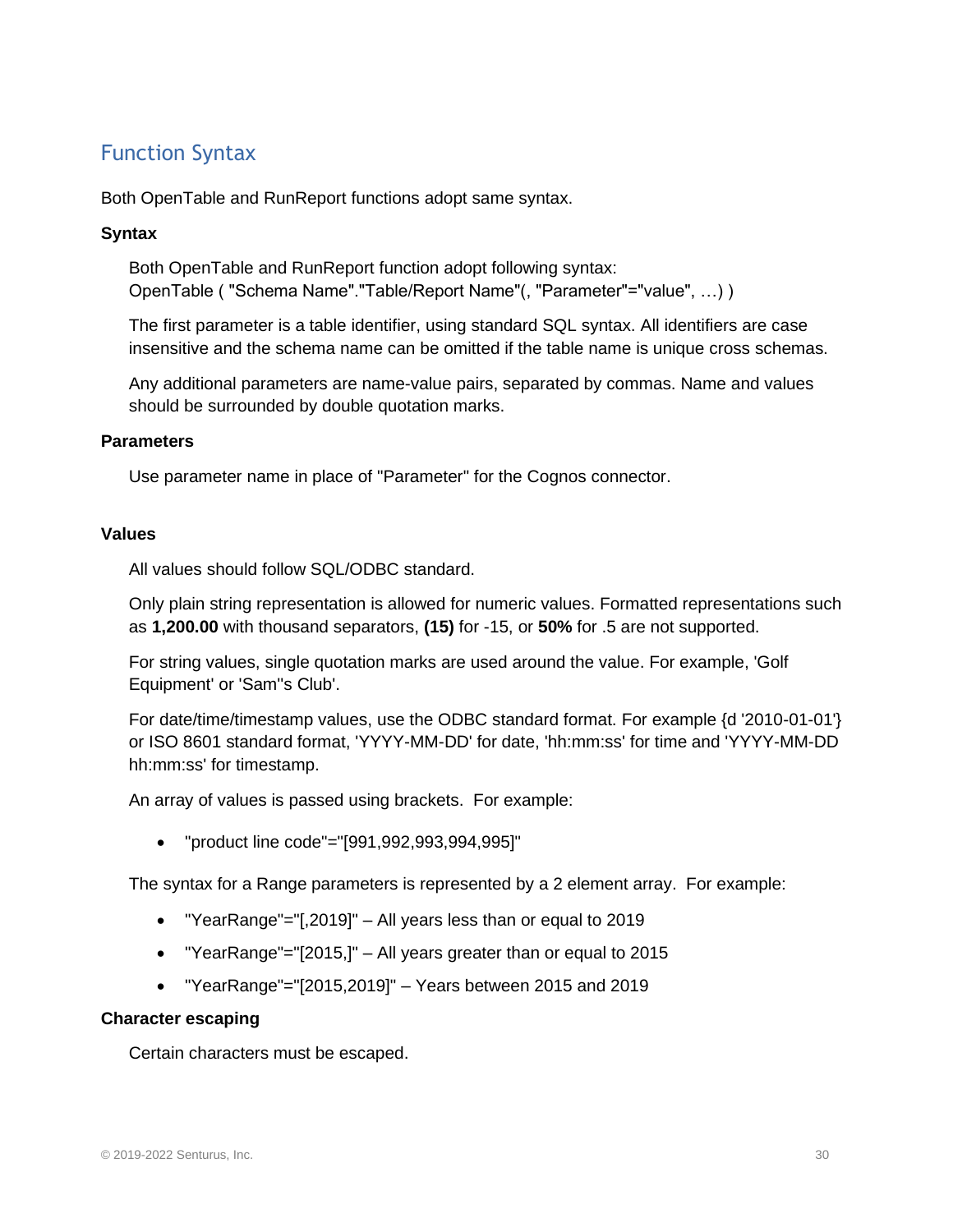For single quotes within a string value, use two single quotes to escape a single quote inside the string.

Double quotes in parameter name and values need to be escaped with two double quotes.

#### **Passing multiple values to a parameter**

A Cognos parameter may accept multiple values, for example [Product line code] in (?p\_Product line code?). To specify multiple values in your function, put multiple values in a pair of square brackets ([]) and separate each value by a comma (,) just like CSV format.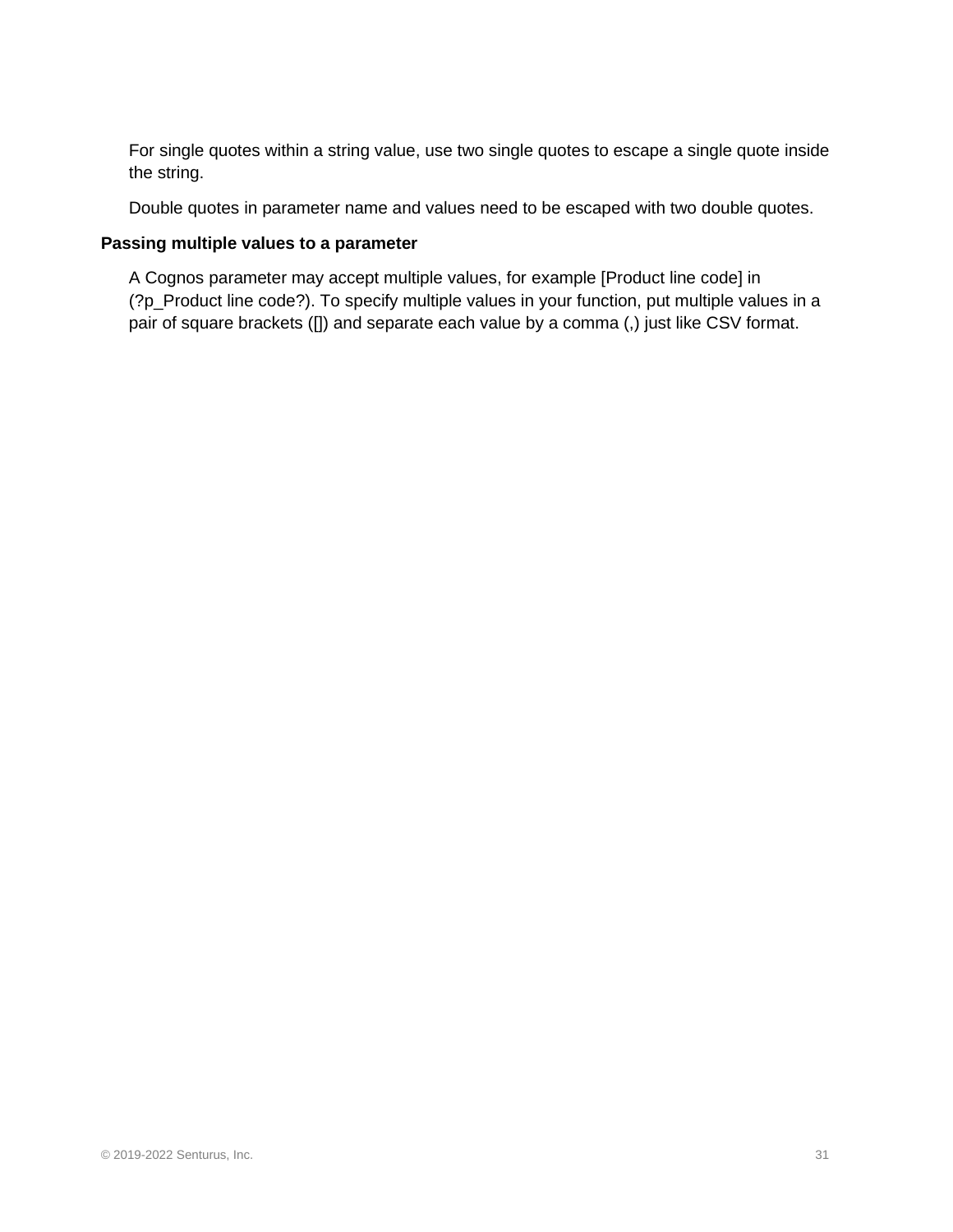## <span id="page-31-0"></span>Publish to powerbi.com

After creating a Power BI report, you can publish it to powerbi.com and share it with others. Simply click on Publish button and select a destination you want to publish.

In order to allow powerbi.com access your on-premises data, you need to install and configure Power BI Gateway. If you use custom Data Connector in your Power BI report, you need to install Senturus Analytics Connector client on the computer where Power BI Gateway is running and copy custom connector file to it. For more information, please refer to Senturus Analytics Connector Installation Guide.

To publish a Power BI report from Desktop to powerbi.com, follow steps below:

1. Connect to Senturus Analytics Connector server using SQL Server database connection or custom data connector.

|    | SQL Server database          | ×        |
|----|------------------------------|----------|
|    |                              |          |
|    | Server (i)                   |          |
|    | internal-bi1                 |          |
|    | Database (optional)          |          |
|    | GO Sales (analysis)          |          |
|    | Data Connectivity mode (i)   |          |
|    | O Import                     |          |
|    | <sup>O</sup> DirectQuery     |          |
|    | <br>Advanced options         |          |
|    |                              |          |
|    | OK<br>Cancel                 |          |
|    |                              |          |
|    |                              |          |
| Or |                              |          |
|    |                              | $\times$ |
|    | Senturus Analytics Connector |          |
|    |                              |          |
|    | Server (i)                   |          |
|    | internal-bi1                 |          |
|    | Port ①                       |          |
|    | 5432                         |          |
|    | Database (i)                 |          |
|    | GO Sales (analysis)          |          |
|    | Data Connectivity mode 1     |          |
|    | O Import                     |          |
|    | <sup>O</sup> DirectQuery     |          |
|    |                              |          |
|    |                              |          |
|    | OK<br>Cancel                 |          |
|    |                              |          |

2. Create your visualization, save Power BI report, click Publish button.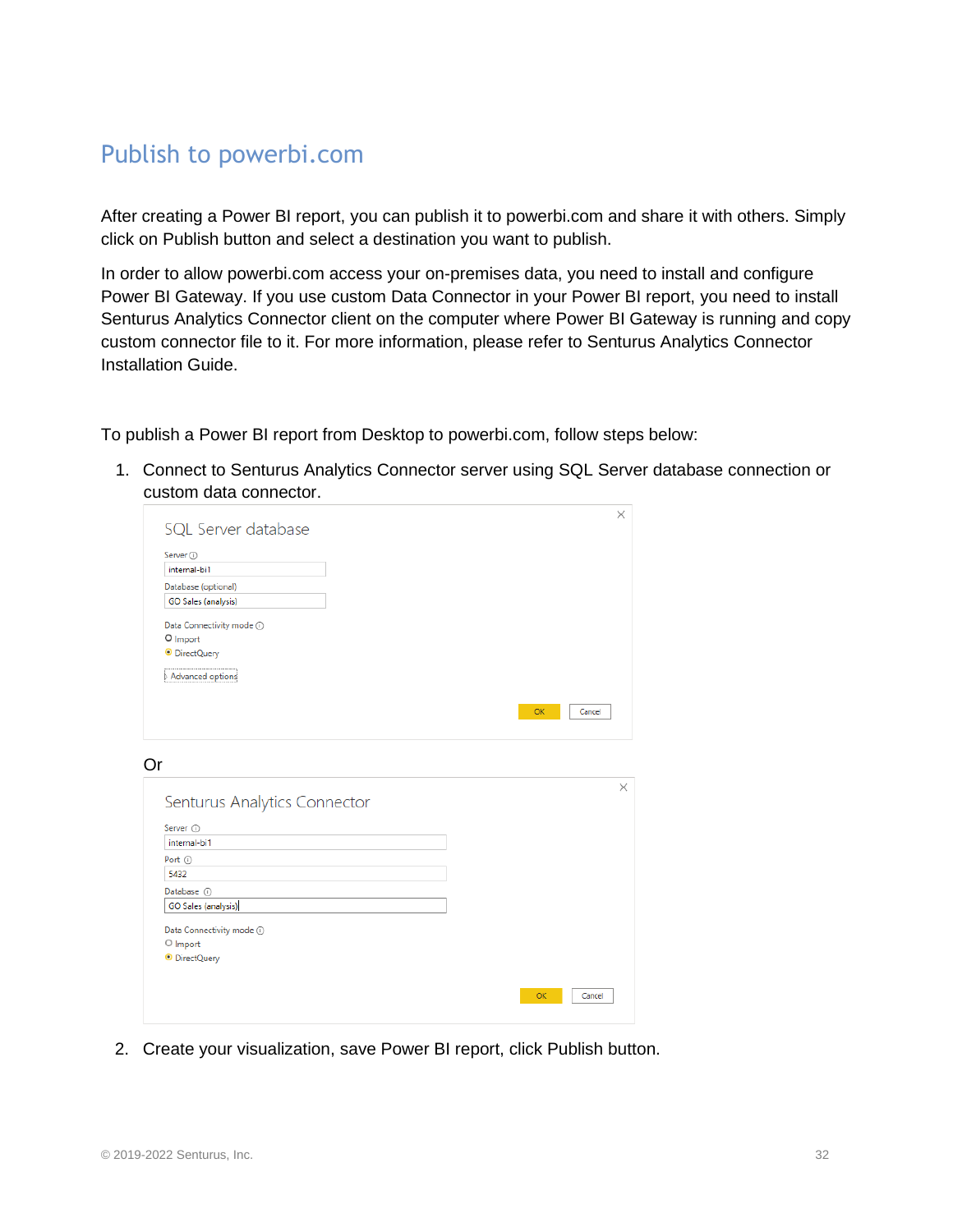3. Select a destination and click on Select.

| Publish to Power BI               | ×                |
|-----------------------------------|------------------|
| Select a destination              |                  |
| Search                            |                  |
| My workspace                      |                  |
| <b>Cognos Report Insights</b>     |                  |
| Intranet                          |                  |
| <b>MWD Senturus</b>               |                  |
| Senturus Analytics for Salesforce |                  |
| Technique Teach                   |                  |
|                                   | Select<br>Cancel |

4. Click on "Open 'your report name.pbix' Power BI" in the success dialog:



5. You will see an error if you did not setup a gateway using the same connection settings you entered in step 1 before.

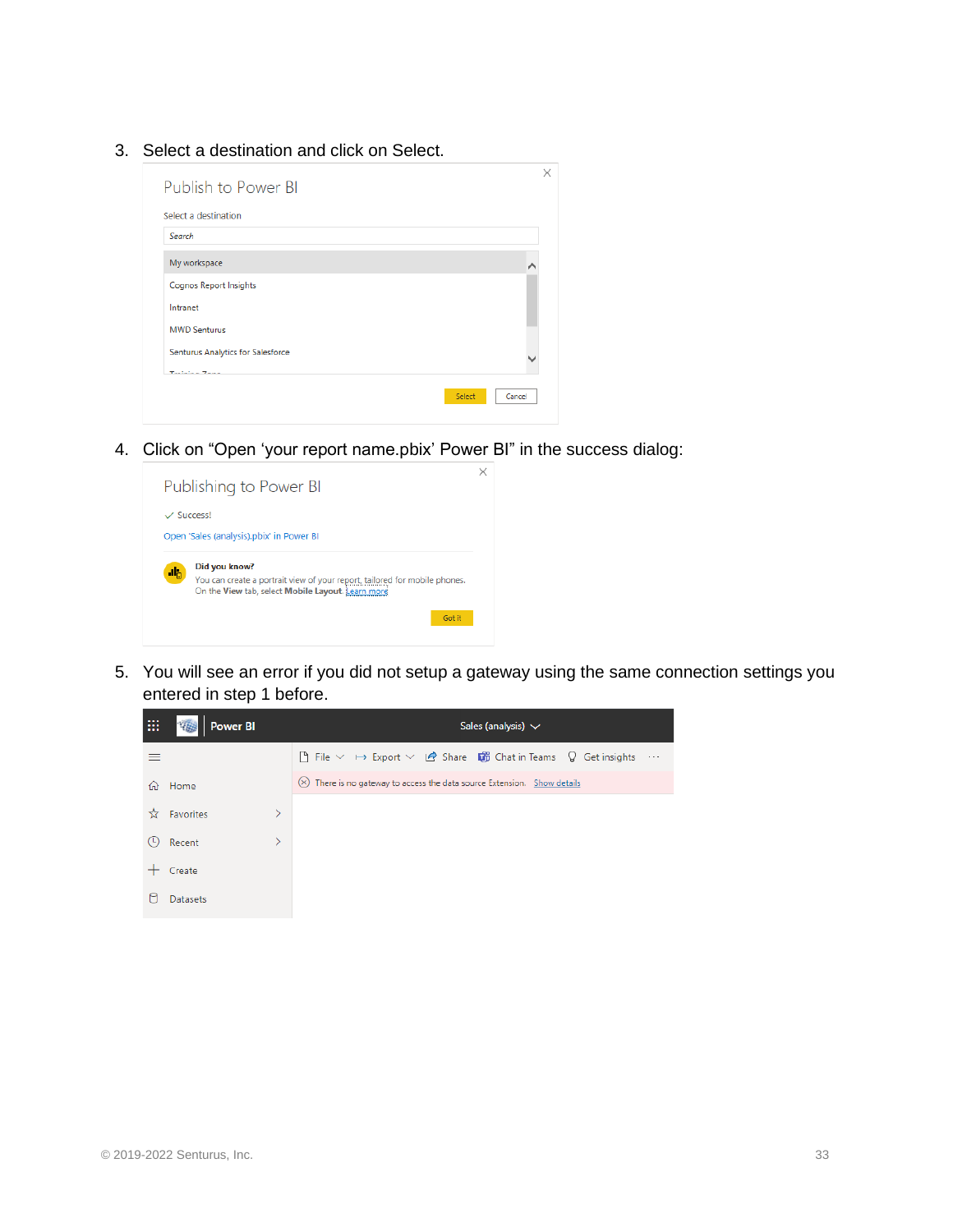6. Go to the workspace, hover over your mouse right to the newly created data set, and click on "More options" button, then "Settings":

| ▥<br>Learn                       |              | -- - - - -<br>ਚ | -----------<br>AC_as_SQL Kerberos        |                      | Security                                 |         |
|----------------------------------|--------------|-----------------|------------------------------------------|----------------------|------------------------------------------|---------|
|                                  | ⋟            | 目               | GO Sales (query)                         |                      | Rename                                   |         |
| Workspaces<br>ھا<br>My workspace | $\checkmark$ | 目               | GO Sales (query) - SQL - Basic Auth      |                      | Settings                                 |         |
|                                  |              | 目               | GO Sales (query) data connector postgres |                      | Download the .pbix<br>Manage permissions |         |
|                                  |              | 目               | RunReport                                |                      | View lineage                             |         |
|                                  |              | 目               | Sales (analysis)                         | $\frac{1}{\sqrt{2}}$ | $\mathbf{r}$<br>÷                        | Dataset |
|                                  |              | 目               | Sales (query)                            |                      |                                          | Dataset |

7. Click on the arrow button under Actions column and click on "Manually add to gateway". If you did add a data source using the same connection settings before, you will see a dropdown list of data sources instead of "Manually add to gateway" button. In that case, you can select a data source for your dataset without creating a new data source.

Settings for GO Sales (query)

|                 | Recreate cloud data sources                                                                    | A One or more cloud data sources for this dataset have been deleted. |                                                                                             |                                                                                                                                              |                |
|-----------------|------------------------------------------------------------------------------------------------|----------------------------------------------------------------------|---------------------------------------------------------------------------------------------|----------------------------------------------------------------------------------------------------------------------------------------------|----------------|
| Refresh history |                                                                                                |                                                                      |                                                                                             |                                                                                                                                              |                |
|                 | ▶Dataset description<br>▲ Gateway connection<br>Use an On-premises or VNet data gateway<br>Off |                                                                      | gateway (standard mode), please select the corresponding data sources and then click apply. | To use a data gateway, make sure the computer is online and the data source is added in Manage Gateways. If you're using an On-premises data |                |
|                 | Gateway                                                                                        | <b>Department</b>                                                    | <b>Contact information</b>                                                                  | <b>Status</b>                                                                                                                                | <b>Actions</b> |
|                 | bi1.gateway                                                                                    |                                                                      | xgao@senturus.com                                                                           | $(\%)$ Not configured correctly                                                                                                              | 803            |
|                 | Data sources included in this dataset:                                                         |                                                                      |                                                                                             |                                                                                                                                              |                |
|                 |                                                                                                |                                                                      |                                                                                             |                                                                                                                                              |                |

8. Now you can create a data source under a particular gateway.

If you are using SQL server connections in your report, you can create data sources just like you do for other SQL server data source except that you have to pick Basic "Authentication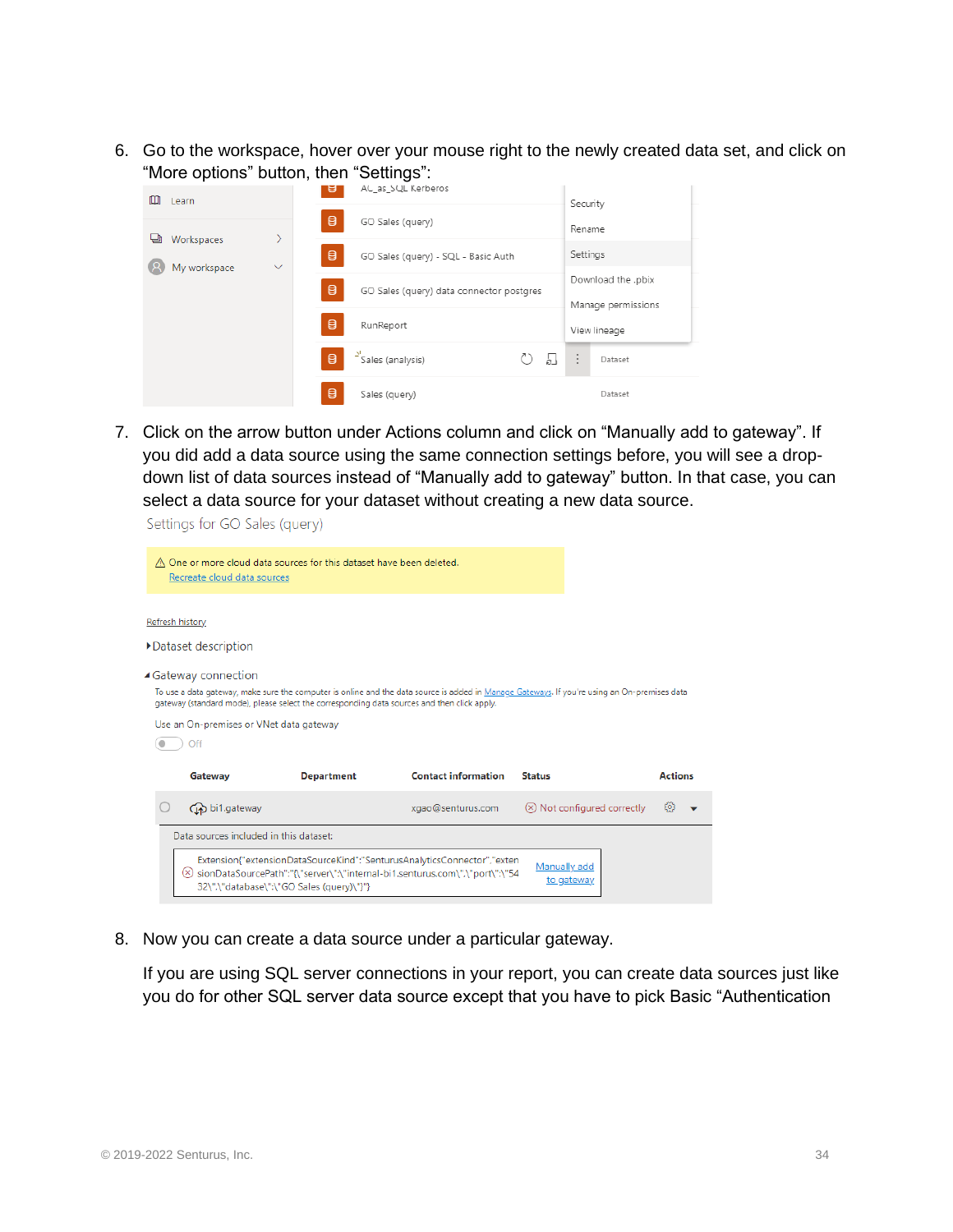### method". Here is an example:

Data Source Settings Users

| Data Source Name      |              |
|-----------------------|--------------|
| GO Sales (analysis)   |              |
| Data Source Type      |              |
| <b>SQL Server</b>     | $\checkmark$ |
| Server                |              |
| internal-bi           |              |
| Database              |              |
| Sales (analysis)      |              |
| Authentication Method |              |
| Basic                 |              |

The credentials are encrypted using the key stored on-premises on the gateway server. Learn more Username

cognosembed@senturus.com

Password

 $............$ 

 $\Box$  Skip Test Connection

 $\mathord{>}$  Advanced settings

Add Discard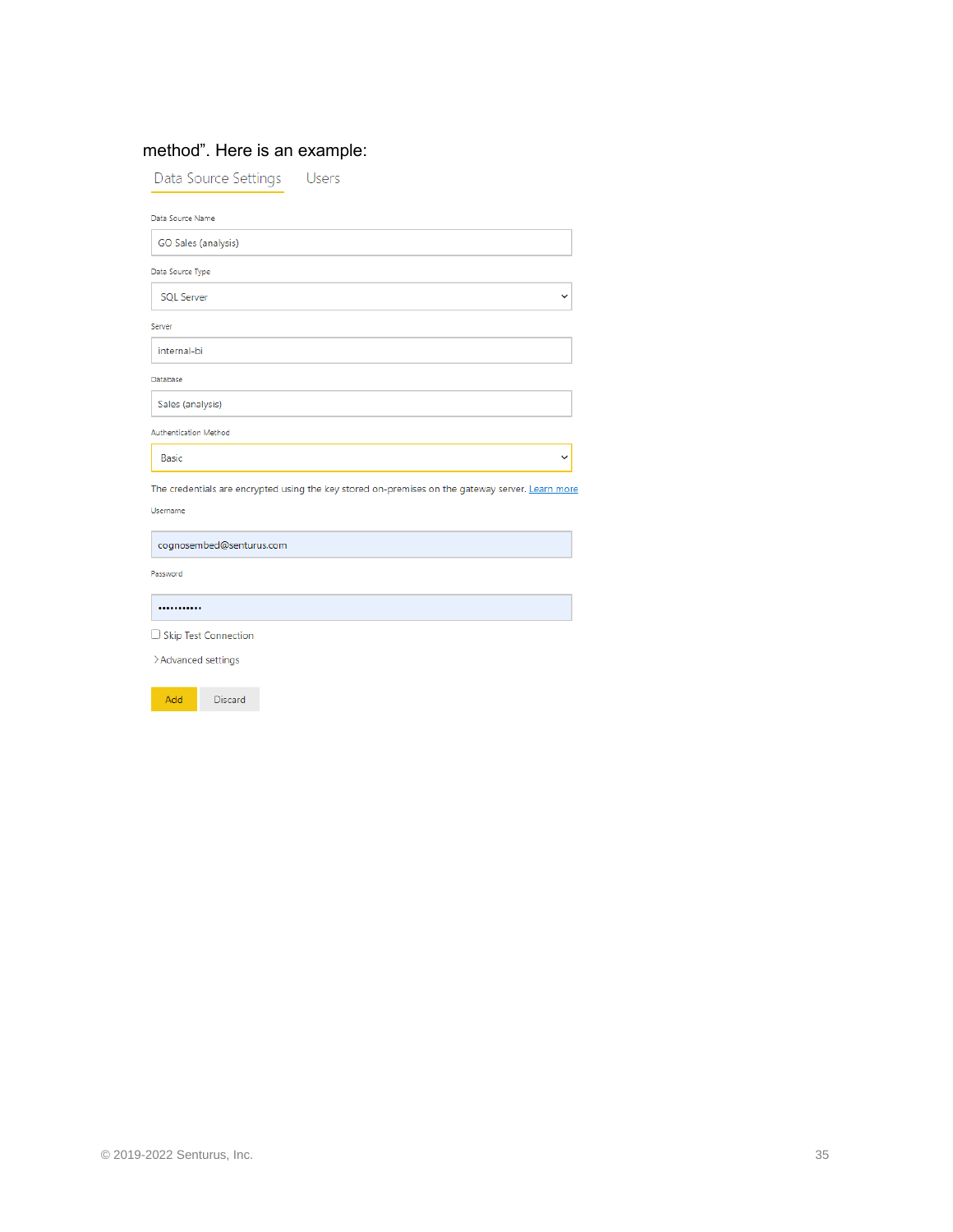If you are using custom data connector, you need to select "Senturus Analytics Connector" from the Data Source Type list. Here is an example

| Data Source Settings<br>Users                                                                    |
|--------------------------------------------------------------------------------------------------|
| Data Source Name                                                                                 |
| GO Sales (analysis)                                                                              |
| Data Source Type                                                                                 |
| <b>Senturus Analytics Connector</b>                                                              |
| Server                                                                                           |
| internal-bi1                                                                                     |
| Port                                                                                             |
| 5432                                                                                             |
| Database                                                                                         |
| Sales (analysis)                                                                                 |
| The credentials are encrypted using the key stored on-premises on the gateway server. Learn more |
| Username                                                                                         |
| cognosembed@senturus.com                                                                         |
| Password                                                                                         |
|                                                                                                  |
| □ Skip Test Connection                                                                           |
| >Advanced settings                                                                               |
| Add<br><b>Discard</b>                                                                            |

Please note, you need to type in the exat server, port and database here as you have in Power BI Desktop (case sensitive). Please refer to step 1.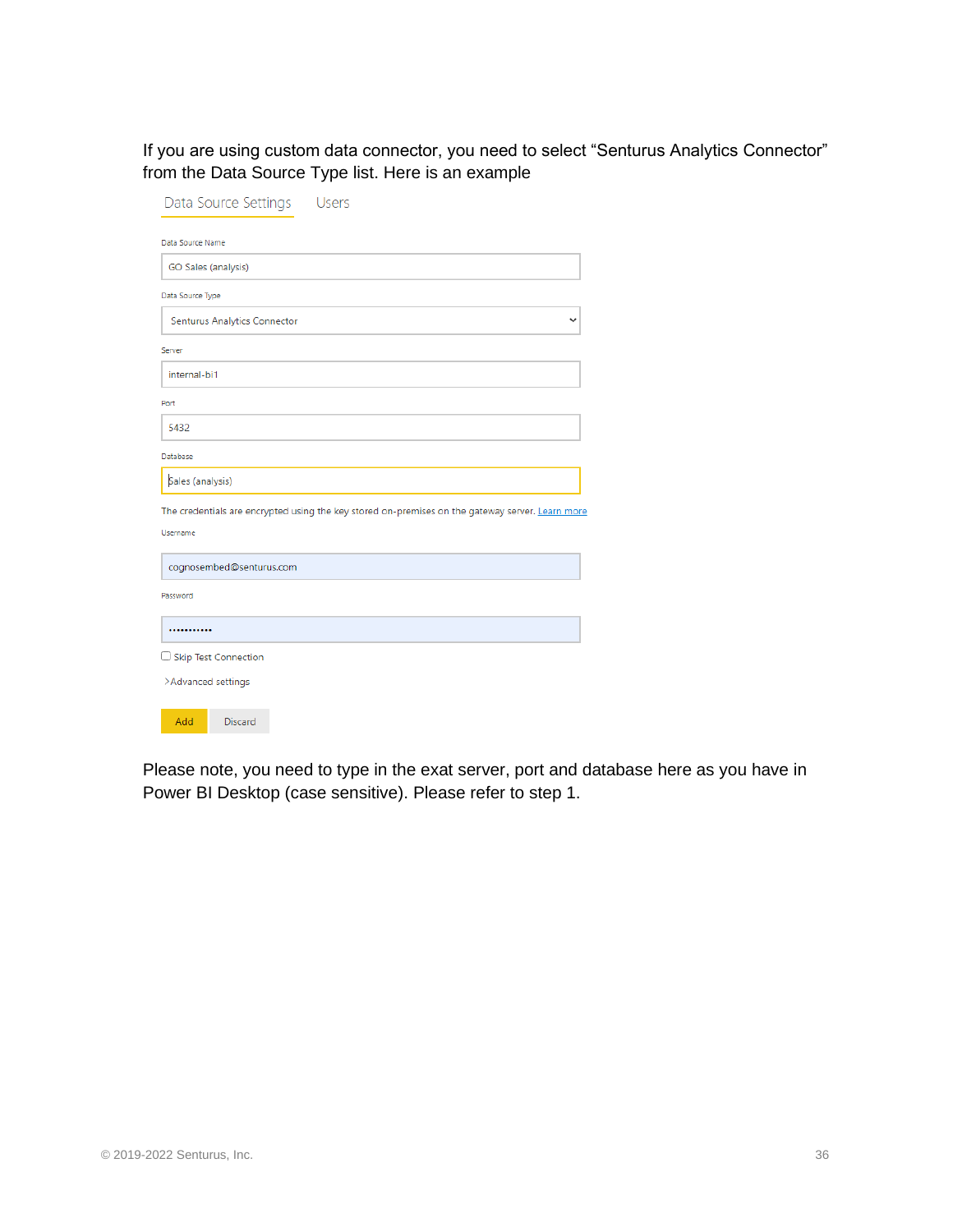9. After creating data source, go back to data set settings, map the data source and click on Apply.<br>Settings for Sales (applysis)

|                                                                                                                                                                | Settings for Sales (analysis)                                                                                                                                                              |                                                                                                                                              |                                      |                |
|----------------------------------------------------------------------------------------------------------------------------------------------------------------|--------------------------------------------------------------------------------------------------------------------------------------------------------------------------------------------|----------------------------------------------------------------------------------------------------------------------------------------------|--------------------------------------|----------------|
| A One or more cloud data sources for this dataset have been deleted.<br>Recreate cloud data sources                                                            |                                                                                                                                                                                            |                                                                                                                                              |                                      |                |
| Refresh history                                                                                                                                                |                                                                                                                                                                                            |                                                                                                                                              |                                      |                |
| ▶Dataset description                                                                                                                                           |                                                                                                                                                                                            |                                                                                                                                              |                                      |                |
| ▲ Gateway connection<br>gateway (standard mode), please select the corresponding data sources and then click apply.<br>Use an On-premises or VNet data gateway |                                                                                                                                                                                            | To use a data gateway, make sure the computer is online and the data source is added in Manage Gateways. If you're using an On-premises data |                                      |                |
| On                                                                                                                                                             |                                                                                                                                                                                            |                                                                                                                                              |                                      |                |
| Gateway                                                                                                                                                        | <b>Department</b>                                                                                                                                                                          | <b>Contact information</b>                                                                                                                   | <b>Status</b>                        | <b>Actions</b> |
| bi1.gateway<br>$\odot$                                                                                                                                         |                                                                                                                                                                                            | xgao@senturus.com                                                                                                                            | ◯ Running on INTERNAL-BI1            | <u> ΣΟ3</u>    |
| Data sources included in this dataset:                                                                                                                         |                                                                                                                                                                                            |                                                                                                                                              |                                      |                |
| $(\checkmark)$                                                                                                                                                 | Extension{"extensionDataSourceKind":"SenturusAnalyticsCo<br>nnector","extensionDataSourcePath":"{\"server\":\"internal-b<br>i1\",\"port\":\"5432\",\"database\":\"GO Sales (analysis)\"}"} |                                                                                                                                              | Maps to:<br>GO Sales (analysis)<br>v |                |

10. Finally, you can open your report and/or create new reports with your dataset.